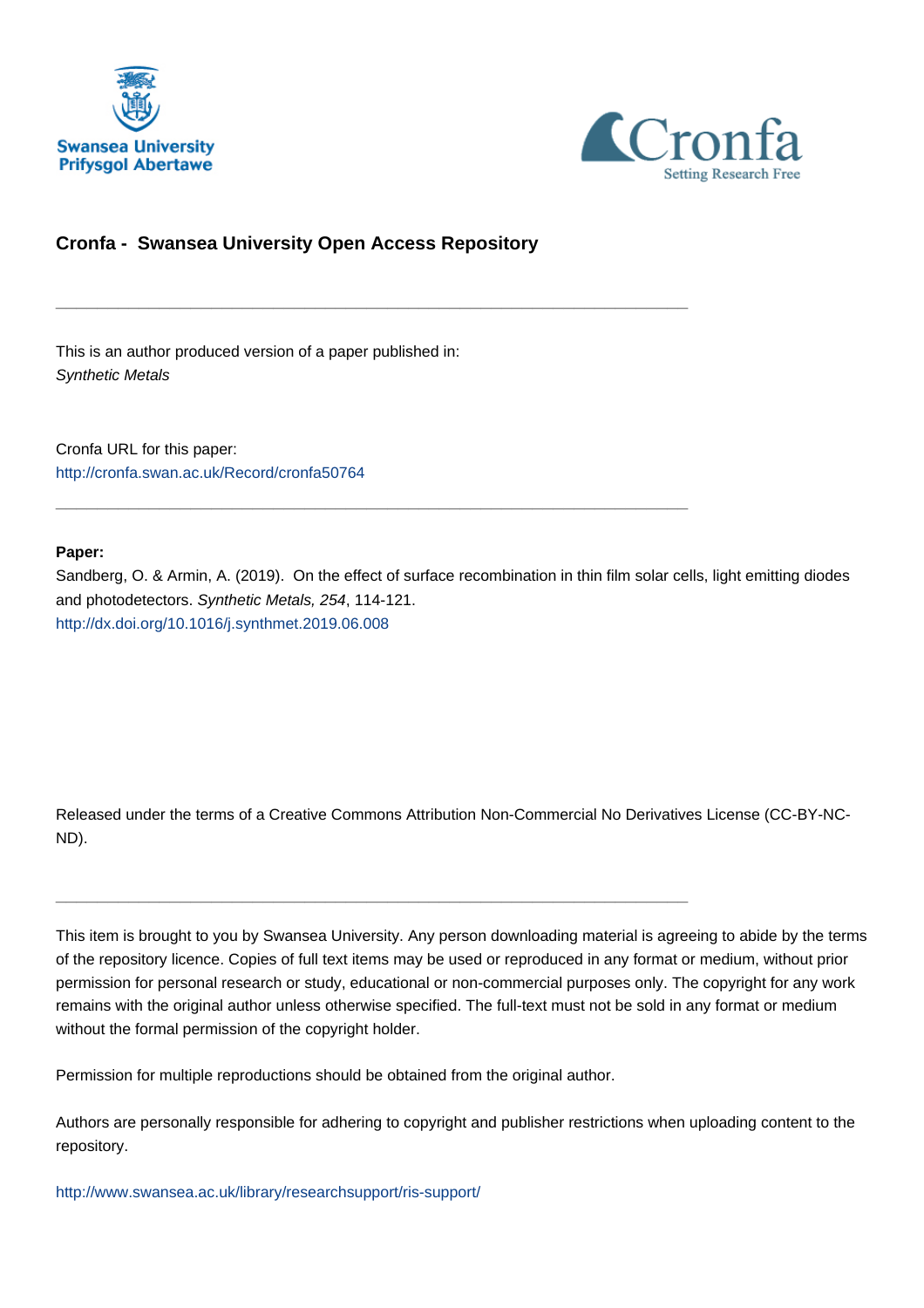On the effect of surface recombination in thin film solar cells, light emitting diodes and photodetectors

### Oskar J. Sandberg, and Ardalan Armin

Department of Physics, Swansea University, Singleton Park, Swansea SA2 8PP Wales, United Kingdom

Email: ardalan.armin@swansea.ac.uk; o.j.sandberg@swansea.ac.uk

## **Abstract**

Radiative and non-radiative charge carrier recombination in thin-film diodes plays a key role in determining the efficiency of electronic devices made of next generation semiconductors such as organic, perovskite and nanocrystals. In this work, we show that lowering the bulk recombination does not necessarily result in enhanced performance metrics of electronic devices. From the perspective of charge carrier extraction and injection, the radiative limit of the open-circuit voltage of solar cells, noise current of photodetectors and lasing threshold of injection lasers cannot be improved if the contacts are not perfectly selective. A numerical driftdiffusion model is used to investigate the interplay between bulk recombination and surface recombination of minority carriers at the contacts in bipolar thin diode devices based on lowmobility semiconductors. The surface recombination becomes prominent in case of reduced bulk recombination strengths when non-selective contacts, i. e. contacts that are either metallic or have imperfect charge-selective interlayer, are employed. Finally, we derive analytical approximations for the case when diffusion-limited surface recombination of minority carriers at Ohmic contacts dominates the dark current. These results indicate that having perfectly selective contacts becomes crucial in systems with suppressed bulk recombination – a challenging requirement for future state-of-the-art thin-film solar cells, light-emitting devices and photodetectors made of next generation semiconductors.

# **1. Introduction**

Sandwich-type thin-film diode devices based on organic semiconductors and perovskites exhibit great promise for future electronics and energy technology [1, 2, 3, 4]. Of particular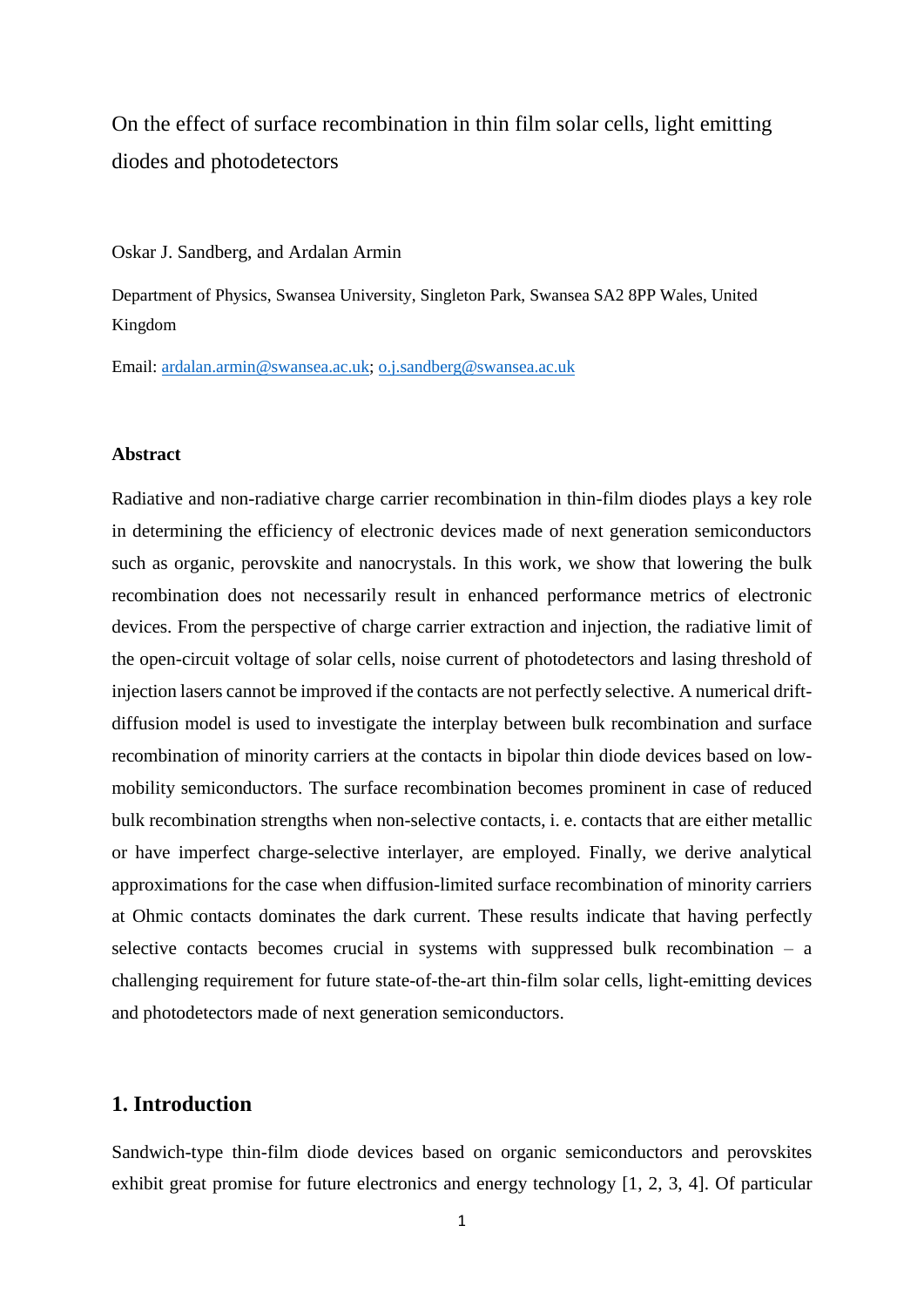interest is bipolar diodes which are essential for a multitude of diode applications, the most important being light-emitting diodes, photodetectors, and solar cells. A bipolar diode consists of an active semiconductor layer which is able to sustain both electron and hole transport. In the simplest thin-film device structure, the active layer, composed of intrinsic semiconductor(s), is sandwiched between two electrodes – a hole-injecting anode and an electron-injecting cathode. Depending on the application, electrons are then either to be injected or collected at the cathode, whereas holes are to be injected or collected at the anode.

Under low-voltage operation, the diode current density generally takes the form

$$
J(V) = -J_{\rm ph}(V) + J_0(V) \left[ \exp\left(\frac{qV}{kT}\right) - 1 \right] + \frac{V}{R_{\rm sh}} \tag{1}
$$

where  $V = V_{ext} - J R_s$  is the applied voltage over the diode element,  $V_{ext}$  is the external applied voltage,  $R_s$  the series resistance of the external circuit and  $R_{sh}$  is the shunt resistance associated with parasitic leakage currents via shorts and defects in the film. Furthermore,  $kT/q$  is the thermal voltage and  $J_{ph}$  is the additional photocurrent induced by exposing the diode to external light. Finally,  $J_0$  is the so called dark saturation current density. This parameter is highly dependent on the dominating charge carrier recombination mechanism [5, 6, 7] and plays a critical role in the determination of the open-circuit voltage of solar cells [8] and the noise equivalence power of photodetectors [9].

The recombination of charge carriers is one of the most important mechanisms taking place in these diode devices. The recombination can be either radiative or non-radiative. While recombination is in general a loss mechanism in photodetectors and solar cells, radiative recombination is vital for the operation of light-emitting diodes. Moreover, while radiative recombination is unavoidable, non-radiative recombination has commonly been regarded as a parasitic loss mechanism. Non-radiative recombination mainly lowers the quantum efficiency in light-emitting diodes, increases the overall open-circuit voltage loss in solar cells and give rise to increased noise currents in photodetectors.

Another recombination channel, which is also generally associated with non-radiative recombination, is surface recombination at the contacts [10, 11, 12, 13, 14]. In this context, surface recombination refers to the unintentional collection of charge carriers at the "wrong" electrodes, that is, electrons at the anode and holes at the cathode. To avoid this type of recombination, charge-selective interlayers are usually employed in-between the active layer and the electrode [15]. The successful operation of these layers relies on efficient transport of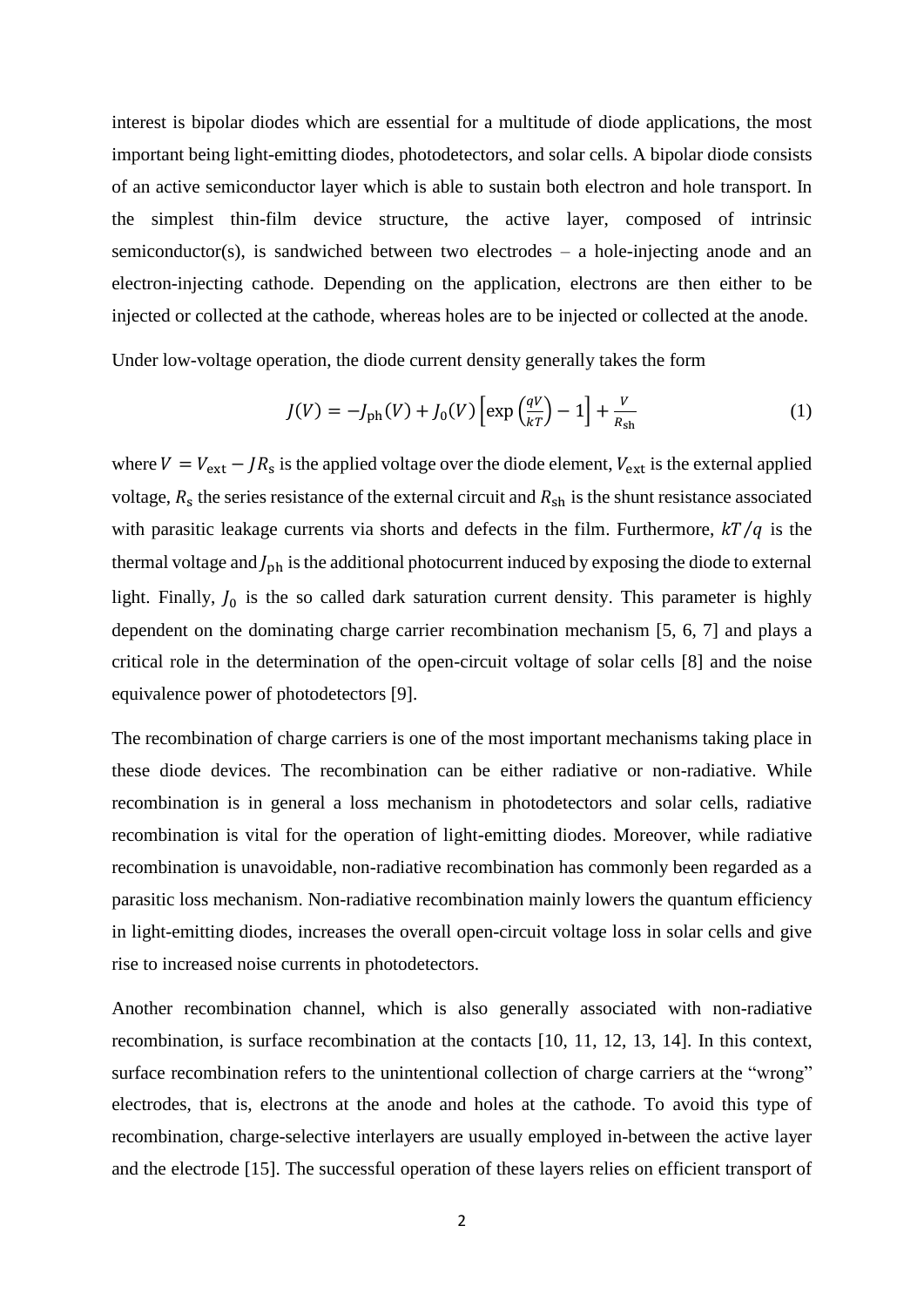majority carriers (holes at the anode, electrons at the cathode), while simultaneously preventing minority carriers (electrons at the anode, hole at the cathode) from being injected and extracted at the contact in question. The use of nearly ideal interlayers ensures that no charge carrier can escape the device without recombining with a counter charge carrier in LEDs [1]. In photodetectors the blocking contacts are meant to suppress the additional passage of carriers through the device under reverse bias to minimize the dark current in order to reduce the noise current. Similarly, in organic solar cells, lack of perfectly selective electrodes results in charge carriers escaping to the wrong electrodes under open-circuit conditions manifesting as a reduced electroluminescence efficiency with respect to what is expected from the bulk alone.

In organic semiconductor devices, and in particular organic solar cells, the presence of surface recombination remains controversial and the influence of surface recombination on the diode characteristics is often omitted. Simultaneously, in the past few years, a few state-of-the-art donor-acceptor systems have shown significantly reduced recombination and high efficiencies [16, 17], yet no evidence for improvement in the radiative limit of the open circuit voltage has been reported. In this work, the impact of surface recombination on the dark saturation current in bipolar diode devices is investigated by means of analytical derivations and numerical simulations. Surface recombination dominates the dark current in systems with non-selective contacts and exhibiting low bulk recombination rate constants. This shows the key importance of selectivity of contacts especially in systems with reduced recombination. On the other hand, if selective contacts, that prevent surface recombination from taking place, are used the current is instead dominated by bulk recombination processes. Finally, the requirements needed to avoid surface recombination at the contacts are discussed.

## **2. Theory**

In this work a drift-diffusion model is used to investigate the electrical transport, accounting for charge-carrier generation and recombination processes, space charge effects, and the properties of the contacts [13, 18]. The charge transport of electrons and holes is described by the charge carrier continuity equations, with the electron and hole current densities  $J_n(x)$  and  $J_p(x)$ , respectively, assumed to follow the drift-diffusion relations for electrons and holes [5, 19]. For electrons, in the dark, the steady-state (time-independent) continuity equation reads

$$
\frac{1}{q}\frac{dJ_n}{dx} = \mathcal{R}
$$
 (2)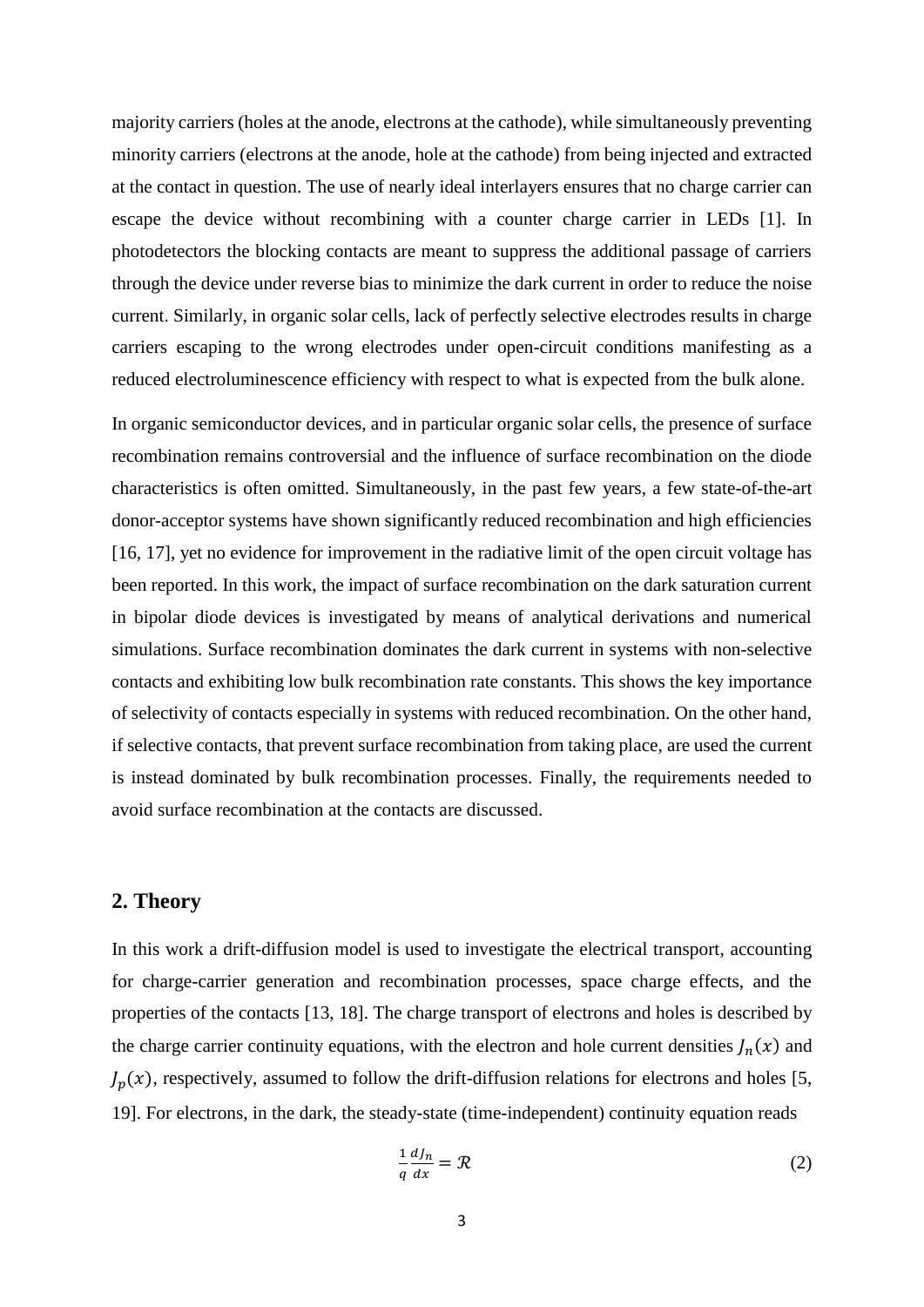where  $\mathcal R$  is the net bulk recombination rate of charge carriers. Moreover, the classical Einstein relation is assumed to be valid for free charge carriers [20]; subsequently, the electron and hole density  $n$  and  $p$ , respectively, are given by

$$
n = N_c \exp\left(\frac{E_{Fn} - E_c}{kT}\right) \tag{3}
$$

$$
p = N_v \exp\left(\frac{E_v - E_{Fp}}{kT}\right) \tag{4}
$$

where  $E_{Fn}$  and  $E_{Fp}$  are the electron and hole quasi-Fermi levels, respectively. Here,  $E_c$  is the (effective) conduction level edge (for the electron transport states),  $E_v$  is the (effective) valence level edge (for hole transport states), with  $N_c$  and  $N_v$  being the associated density of electron and hole transport states, respectively. Note that at thermal equilibrium ( $E_{Fn} = E_{Fp}$ ), the product *np* is constant and given by the law of mass action  $n_i^2 = N_c N_v \exp(-E_g/kT)$ , with  $E_a = E_c - E_v$  being the electrical energy level gap.

Based on the charge carrier continuity relations, the total current density  $J = J_n(x) + J_p(x)$ flowing through the device *in the dark* can be written as

$$
J = q \int_0^d \mathcal{R}(x) dx + J_n(0) + J_p(d) = J_R + J_S
$$
 (5)

where  $J_R = q \int_0^d R(x) dx$  is the net bulk recombination current and  $J_S = J_n(0) + J_p(d)$  is the net surface recombination current. In forward bias, the total dark current density is thus determined by the net rate of charge carriers recombining within the bulk and the net rate of electrons and holes being collected at the anode and the cathode, respectively. A schematic energy level diagram is shown in Figure 1.

## **2.1. Bulk recombination processes**

In general, the bulk recombination rate of charge carriers takes the form

$$
R = \beta_0 np \tag{6}
$$

with  $\beta_0$  being the associated recombination coefficient. Free charge carriers can recombine with each other either directly by band-to-band transitions or indirectly by trap-assisted recombination via impurity states in the gap or Auger recombination [5, 21, 22], the latter two being manifested by a carrier-density dependent recombination coefficient:  $\beta_0 = \beta_0(n, p)$ . In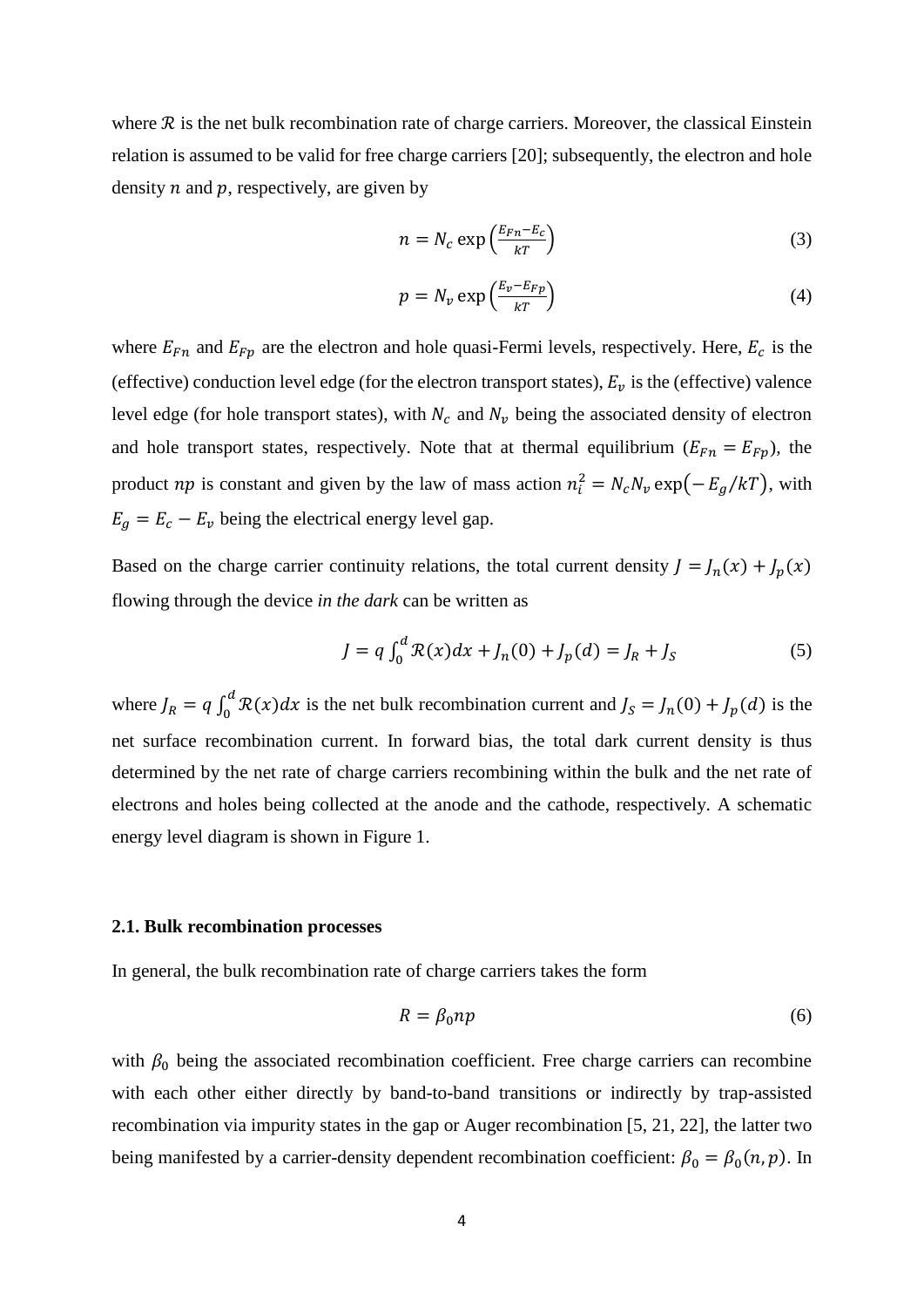organic semiconductors, the recombination of free charge carriers is usually taking place via several intermediate steps. In organic homo-junctions made of a single material, the encounter of an electron and a hole gives rise to the formation of an exciton, and the recombination coefficient is usually well approximated by the Langevin recombination rate coefficient  $\beta_0 =$  $\beta_L$ , where [23, 24]

$$
\beta_L = \frac{q}{\varepsilon \varepsilon_0} \left[ \mu_n + \mu_p \right] \tag{7}
$$

as determined by the sum of charge carrier mobility for electrons and holes ( $\mu_n$  is the electron mobility,  $\mu_p$  is the hole mobility), and the permittivity of the active layer ( $\varepsilon \varepsilon_0$ ).

In organic bulk heterojunction (BHJ) solar cells, however, a different situation usually prevails. Firstly, the confinement of electrons and holes to separate phases, with electrons in the acceptor and holes in the donor, renders the charge encounter rate morphology-dependent [25, 26, 27, 28, 29]. Secondly, once an encounter between an electron (in the acceptor phase) and a hole (in donor phase) do occur, this results in the formation of an intermediate charge-transfer complex at the donor-acceptor interface [30, 31, 32]. This charge transfer complex may then either ultimately recombine into the ground-state, with a rate-coefficient  $k_f$ , or dissociate back into free charge carriers, with the rate-coefficient  $k_d$ . Qualitatively, the steady-state kinetics of the charge-transfer complexes, of density X, can be described by  $dX/dt = 0 = G_X + \beta_0 np$  $[k_f + k_d]X$ . While the encounter rate of free carries (forming CT states) is given by  $\beta_0 np$ , their net recombination rate to the ground state, after accounting for the back-dissociation of the CT states to separated charge carriers, is given by  $\mathcal{R} = \beta_0 np - k_d X$  [33, 34, 35, 36]. Here,  $G_X$  is the generation rate of charge transfer complexes from photons mediated by excitons. For simplicity we assume that the quenching yield of the excitons is nearly perfect.

From the condition that the net recombination rate of charge carriers is zero ( $\mathcal{R} = 0$ ) at thermal equilibrium ( $np = n_i^2$ ), it follows that

$$
\mathcal{R} = \beta [np - n_i^2] \tag{8}
$$

where  $\beta = k_f \beta_0 / (k_f + k_d)$  is the reduced recombination with respect to the encounter rate constant  $\beta_0$ . In Eq. (8), the term  $\beta n_i^2$  corresponds to the thermal generation rate of free charge carriers and is given by dissociation probability of the CT states  $(P)$ :

$$
\beta n_i^2 = P G_{X,th} = \frac{k_d}{k_f + k_d} G_{X,th}
$$
\n<sup>(9)</sup>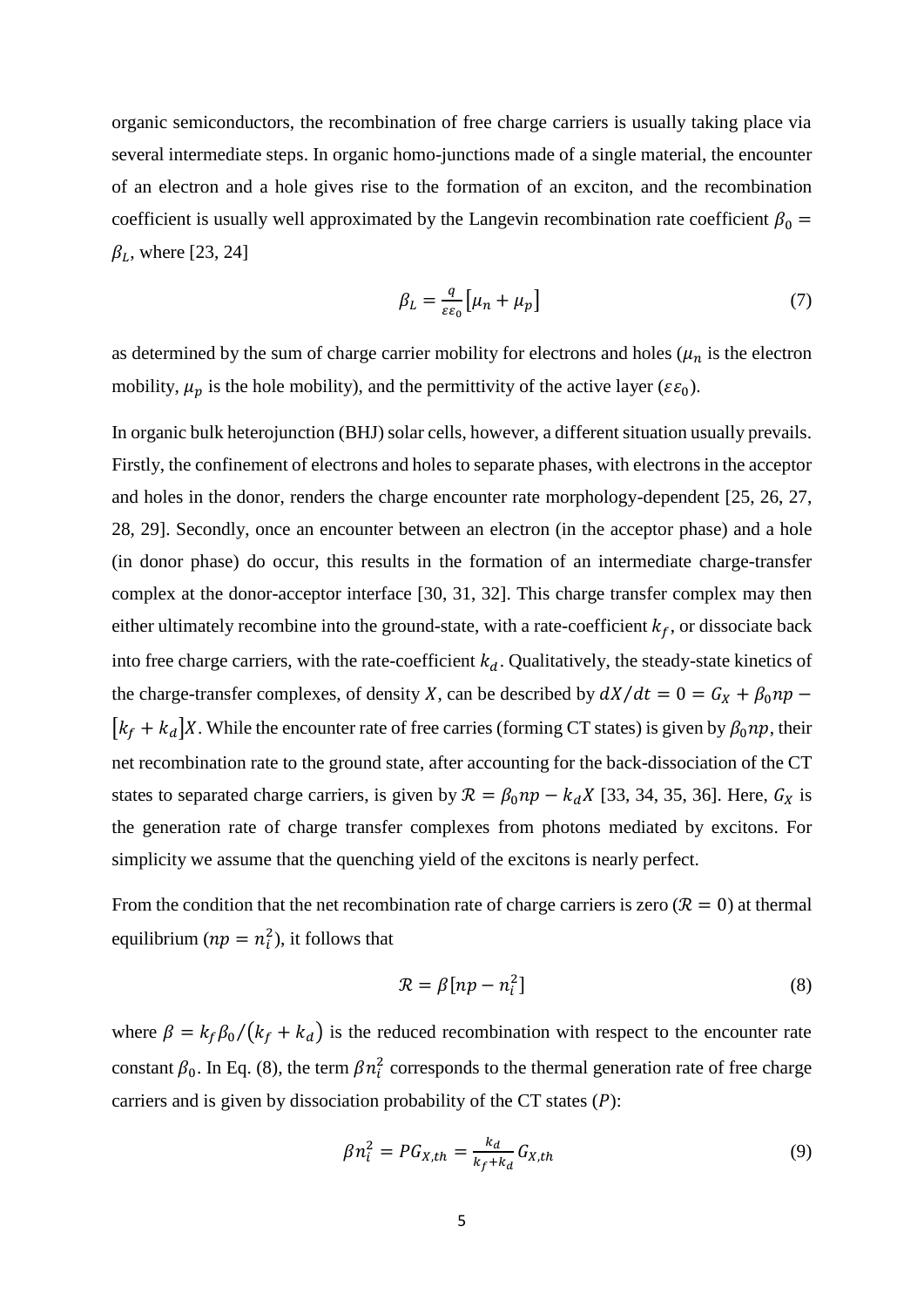with  $G_{X,th}$  being the thermal generation rate of charge transfer complexes. Note that  $k_d =$  $(\beta_0 n_i^2/N_X)$  exp( $E_{ct}/kT$ ) and  $k_f = (G_{X,th}/N_X)$  exp( $E_{ct}/kT$ ), assuming the thermal equilibrium density of (excited) CT states to be given by  $X_0 = N_X \exp(-E_{ct}/kT)$ , where  $N_X$ is the effective density of (excitable) CT states and  $E_{ct}$  is the energy of the CT state. Recent studies suggest that the decay rate constant for CT states is composed of both a radiative and a non-radiative component, implying that  $k_f = k_{f,r} + k_{f,nr}$  [37].



Fig. 1. Schematic energy level diagram in the dark. Upon applying a small positive voltage  $V$ , over the active layer, electrons are injected at the cathode contact whereas holes are injected at the anode contact. The injected electrons and holes will either recombine inside the active layer with a net bulk recombination rate  $R$ , or be collected at the counter electrode. The collection current of electrons at the anode  $J_n(0)$  and holes at the cathode  $J_p(d)$  is described as surface recombination of minority carriers at the contacts.

### **2.2. Surface recombination of minority carriers at the contacts**

The surface recombination current density depends on the charge transport and the charge exchange rates of minority carriers (i.e. electrons at the anode, holes at the cathode) at the contacts. The corresponding electron current density at the anode in organic diode devices is described by [38, 39, 40]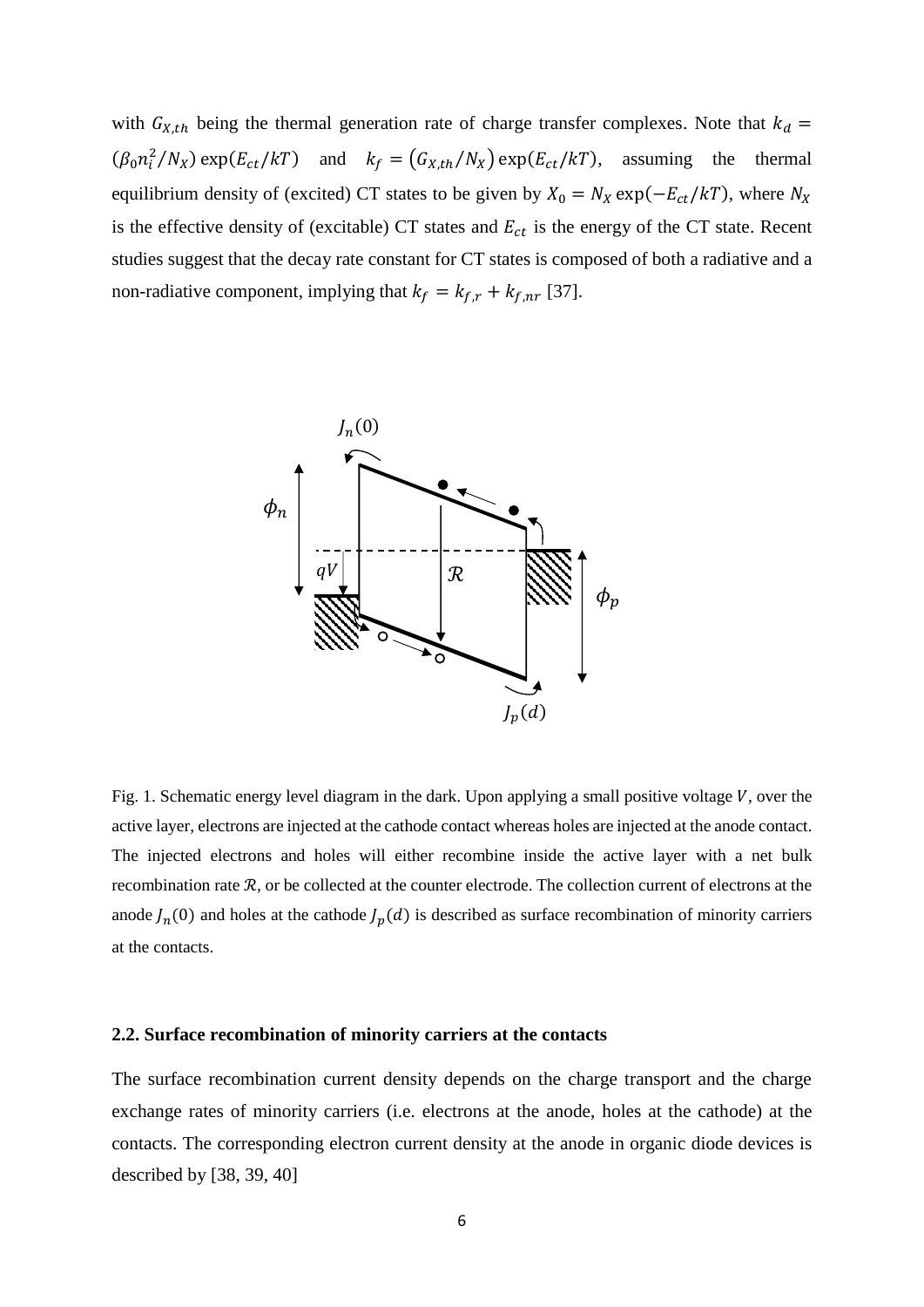$$
J_n(0) = qS_n[n(0) - n_{an}]
$$
\n(10)

where  $S_n$  is the surface recombination velocity for electrons at anode, whereas  $n_{an}$  is the thermal equilibrium density of electrons at the anode given by

$$
n_{an} = N_c \exp\left(-\frac{\phi_n}{kT}\right) \tag{11}
$$

with  $\phi_n = E_c(0) - E_{F,an}$  being the corresponding injection barrier for electrons at the anode.

A contact that is non-selective with respect to charge carrier extraction is generally represented by high values for the surface recombination velocities, typically on the order of  $10^5$ - $10^6$  cm/s. This is usually the case at contact surfaces with conductive metal electrodes or highly defective interlayers [13, 39, 21]. In low-mobility systems, a high surface recombination velocity is manifested by the surface recombination rate being limited by the bulk transport and not by the kinetics at the contact itself, virtually behaving as  $S_n \to \infty$  [5, 13]. For a perfectly selective anode contact, in turn, no electrons are able to pass through the contact (i.e.  $J_n(0) = 0$ ), corresponding to an electron surface recombination velocity  $S_n = 0$  at the anode [39]. A selective contact is usually achieved by inserting a minority-carrier-blocking (but majoritycarrier-conducting) interlayer between the metal-like electrode and the active layer. However, even in case of a nominally selective contact, the presence of impurity-induced gap states (via which the transport of minority carriers can take place) or the possibility for (direct) recombination with majority carriers from the interlayer, might ultimately render the contact non-selective [15]. These are rather intrinsic limitations in realizing perfectly selective contacts in practice.

In order to explicitly relate the surface recombination current Eq. (10) at the anode to bulk properties of the active layer, consider the transport of electrons being collected at the anode. The electron current equation is given by

$$
J_n(x) = \mu_n n \frac{dE_c}{dx} + \mu_n k T \frac{dn}{dx} = J_n(0) + J_r(x)
$$
 (12)

where the last equality follows from integrating the electron continuity equation (Eq. (2)) with  $J_r(x) \equiv q \int_0^x \mathcal{R}(x')$  $\int_0^{\infty} \mathcal{R}(x') dx'$ . Eq. (12) may be solved assuming that the following conditions apply: i) the electron injection at the cathode  $(x = d)$  is ideal with electrons being at thermal equilibrium at the cathode contact:  $E_{Fn}(d) = E_{F, cat}$  (related to  $n(d)$  via Eq. (3)), ii) the applied voltage V is given by the electrode Fermi level difference,  $qV = E_{F, cat} - E_{F, an}$ , and iii) the electron density at the anode  $n(0)$  is given in accordance with Eq. (10).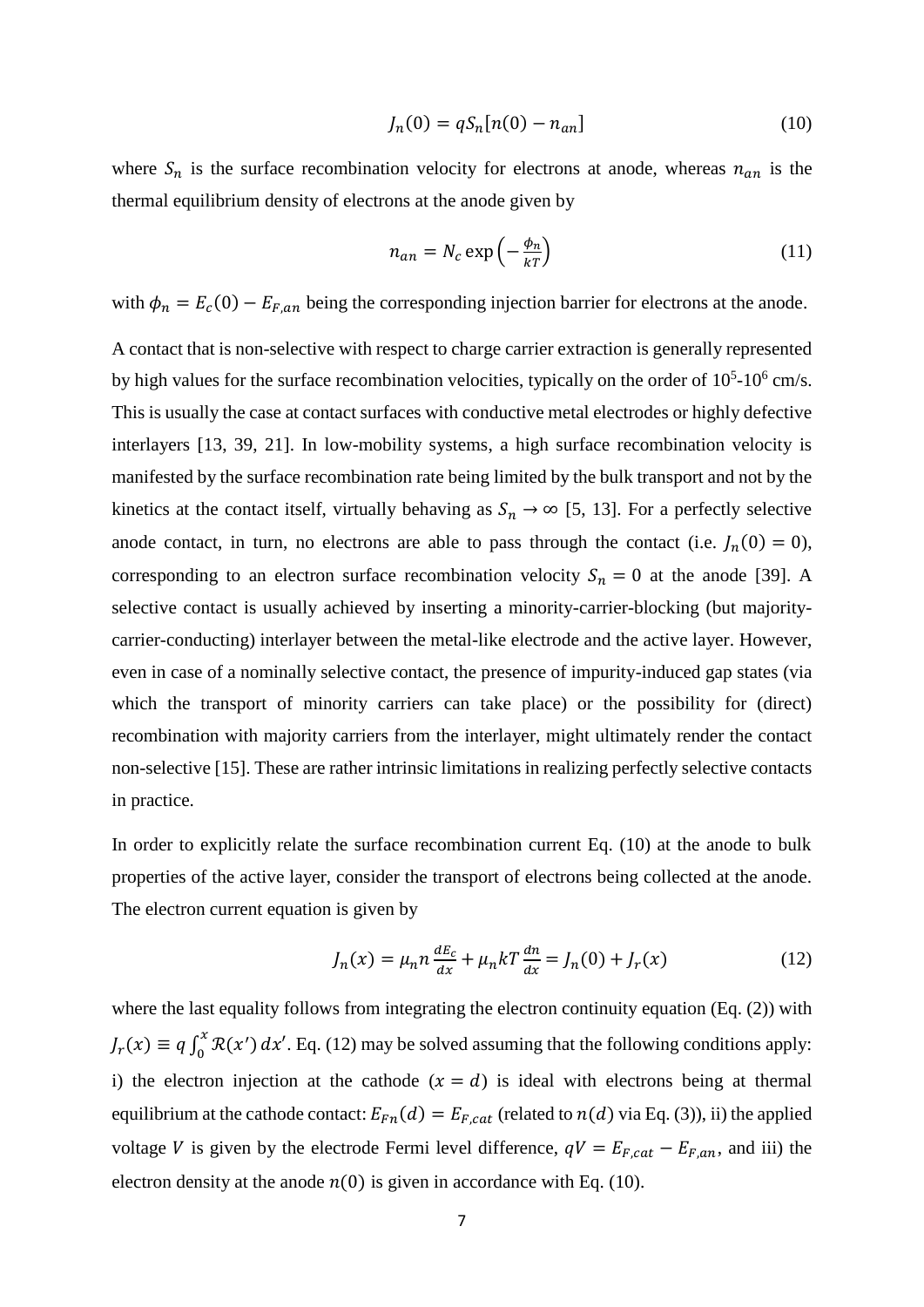Under these conditions, after multiplying Eq. (12) by  $\exp([E_c(x) - E_{F,an}]/kT)$ , and integrating from  $x = 0$  to  $x = d$ , the net surface recombination current of electrons at the anode is obtained as:

$$
J_n(0) = \frac{qS_n n_{an}}{1 + S_n / v_n} \left[ \exp\left(\frac{qV}{kT}\right) - 1 \right] - \frac{qS_n}{1 + S_n / v_n} \int_0^d \frac{J_r(x)}{\mu_n kT} \exp\left(\frac{E_c(x) - E_{F,an} - \phi_n}{kT}\right) dx \tag{13}
$$

with

$$
v_n = \left[\int_0^d \frac{q}{\mu_n kT} \exp\left(\frac{E_c(x) - E_{F,an} - \phi_n}{kT}\right) dx\right]^{-1} \tag{14}
$$

being the effective transport velocity for electrons diffusing towards the anode. A completely analogous expression can be found for the surface recombination current density of holes  $J_p(d)$ at the cathode.



Fig. 2. Simulated current-voltage characteristics in the dark for a device with two non-selective contacts  $(S_n = S_p \to \infty)$  and two selective contacts  $(S_n = S_p \to 0)$ . The bulk recombination coefficient is assumed to be  $\beta = 0.01 \times \beta_L$ . Injection barriers of 0.20 eV for majority carriers are assumed. The electrical bandgap is assumed to be  $E_g = 1.1$  eV.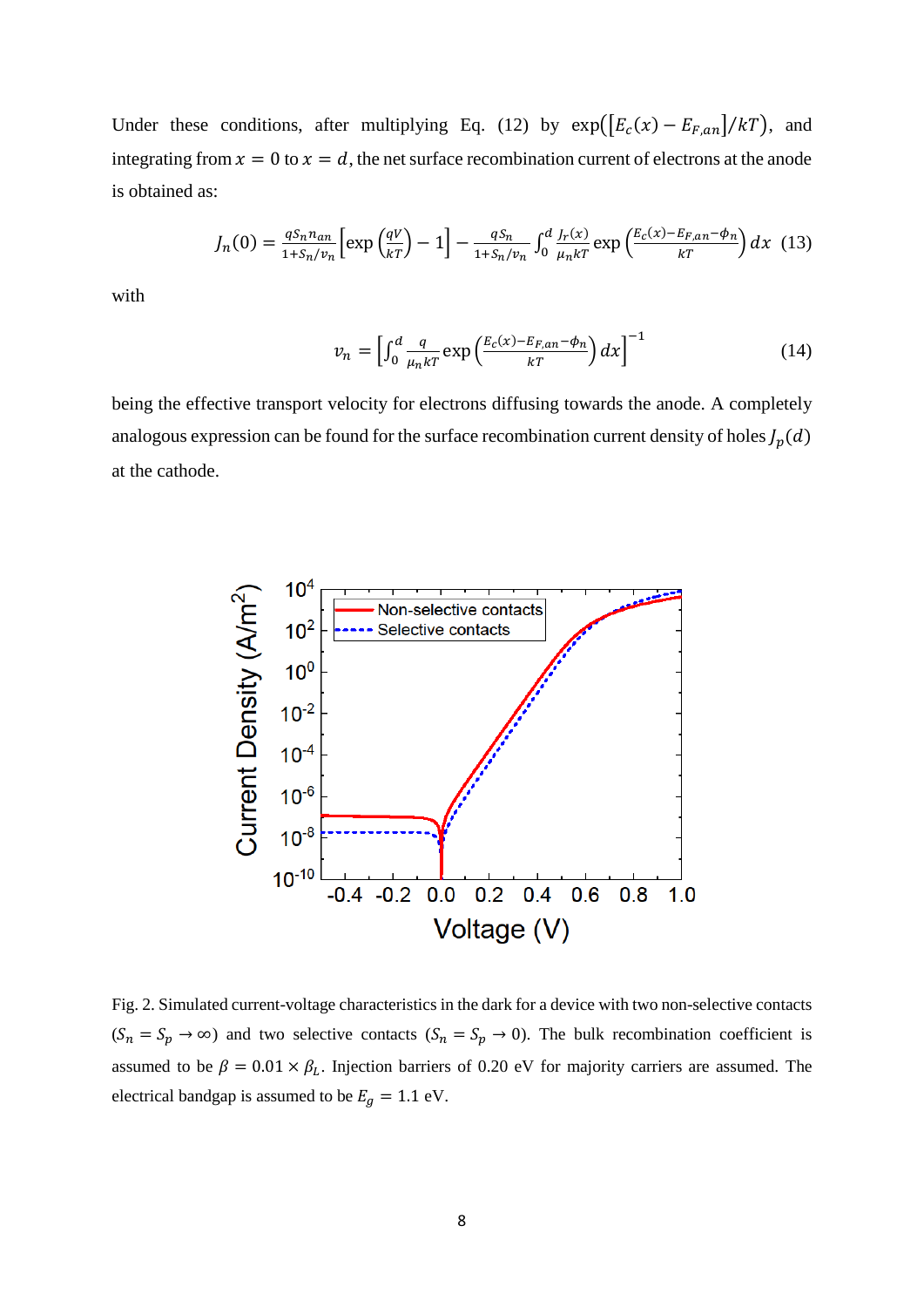## **3. Results**

The effect of charge-selective contacts on the dark current density of a bipolar diode is simulated in Figure 2. A constant bulk recombination coefficient of  $\beta = 0.01 \times \beta_L$  is assumed. The active layer thickness is 100 nm, and equal electron and hole mobilities of  $\mu_n = \mu_p = 3 \times$  $10^{-4}$  cm<sup>2</sup>/Vs are assumed. The electrical bandgap is assumed to be  $E_g = 1.1$  eV, whereas  $N_c =$  $N_v = 10^{21}$  cm<sup>-3</sup>. The contacts are assumed to be ideal in terms of the injection/extraction velocities for the majority carriers, with majority-carrier injection barriers of 0.2 eV at both contacts. The corresponding injection barriers for minority carriers are in this case given by  $\phi_n = \phi_p = 0.9$  eV (where  $\phi_p = E_{F, cat} - E_v(d)$  is the injection barrier for holes at the cathode). Finally, we assume  $1/R_{sh} = 0$  (see Eq. (1)), thus neglecting the influence of parasitic shunts.

From Figure 2, it can be seen that by changing both contacts from non-selective to selective, a decrease in the magnitude of the current is obtained. This decrease is a consequence of removing the surface recombination, leading to a reduced recombination current overall. The total diode current reads

$$
J = J_0 \left[ \exp\left(\frac{qV}{kT}\right) - 1 \right] \tag{15}
$$

where  $J_0 = J_{R,0} + J_{S,0}$ . In Figure 3, the impact of the bulk recombination strength on the dark saturation current  $J_0$ , defined in accordance with Eq. (15), is simulated for the devices with selective and non-selective contacts. It can be seen that, for non-selective contacts, surface recombination becomes dominant in case of low bulk recombination strengths. Depending on the interplay between the bulk recombination strength  $\beta/\beta_L$  and the properties of the contacts, different situations can be identified.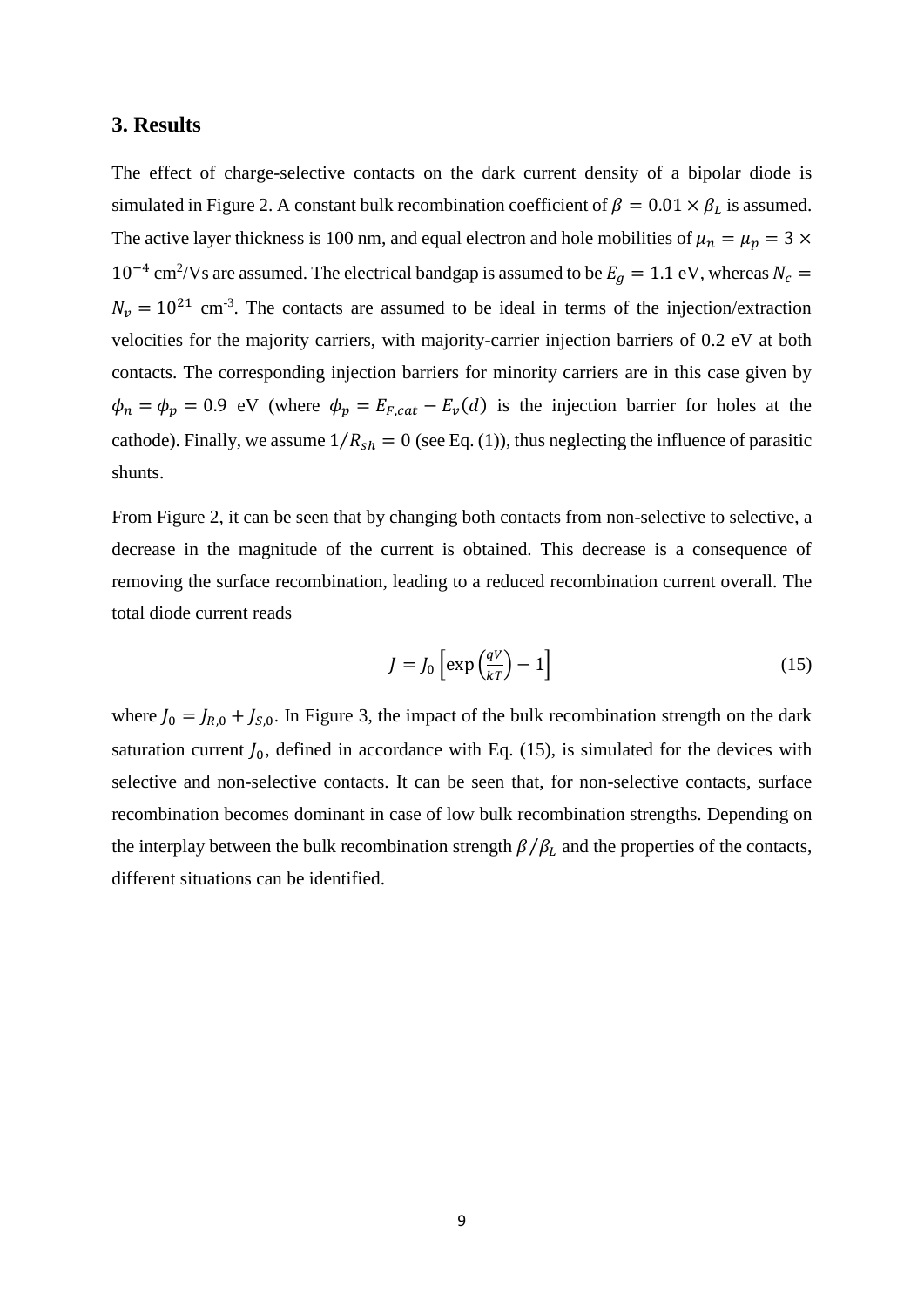

Fig. 3. Simulated dark saturation current densities  $J_0(V)$ , as a function of the voltage, is shown at different bulk recombination strengths for the case with a) selective contacts and b) non-selective contacts. For comparison, the analytical prediction Eq. (17), expected when bulk recombination dominates the current, has been included as depicted by the dashed lines.

#### **3.1. Bulk recombination dominates**

In case of strong recombination inside the bulk, or if perfectly selective contacts are used, the current density is dominated by bulk recombination. Under these conditions, the current density under low-voltage operation reduces to

$$
J \approx J_R = J_{R,0} \left[ \exp\left(\frac{qV}{kT}\right) - 1 \right]
$$
 (16)

Then, under the approximation of constant quasi-Fermi level splitting throughout the active layer,  $E_{Fn}(x) - E_{Fp}(x) \approx qV$ , and assuming the charge carrier encounter rate to be dominated by a bimolecular process,  $J_{R,0}$  is given by

$$
J_{R,0} = q\beta n_i^2 d \tag{17}
$$

with  $\beta n_i^2$  being the thermal generation rate of separated carriers in the bulk in accordance with Eq. (9). In general, the bulk recombination dominates over surface recombination when  $J_{R,0} \gg$  $J_{s,0}$ . At high bulk recombination levels, also the density of minority carriers at the contacts are lower, which further tends to suppress the surface recombination. Comparing the analytical approximation Eq. (17) with the simulated dark saturation current densities in Figure 3, it can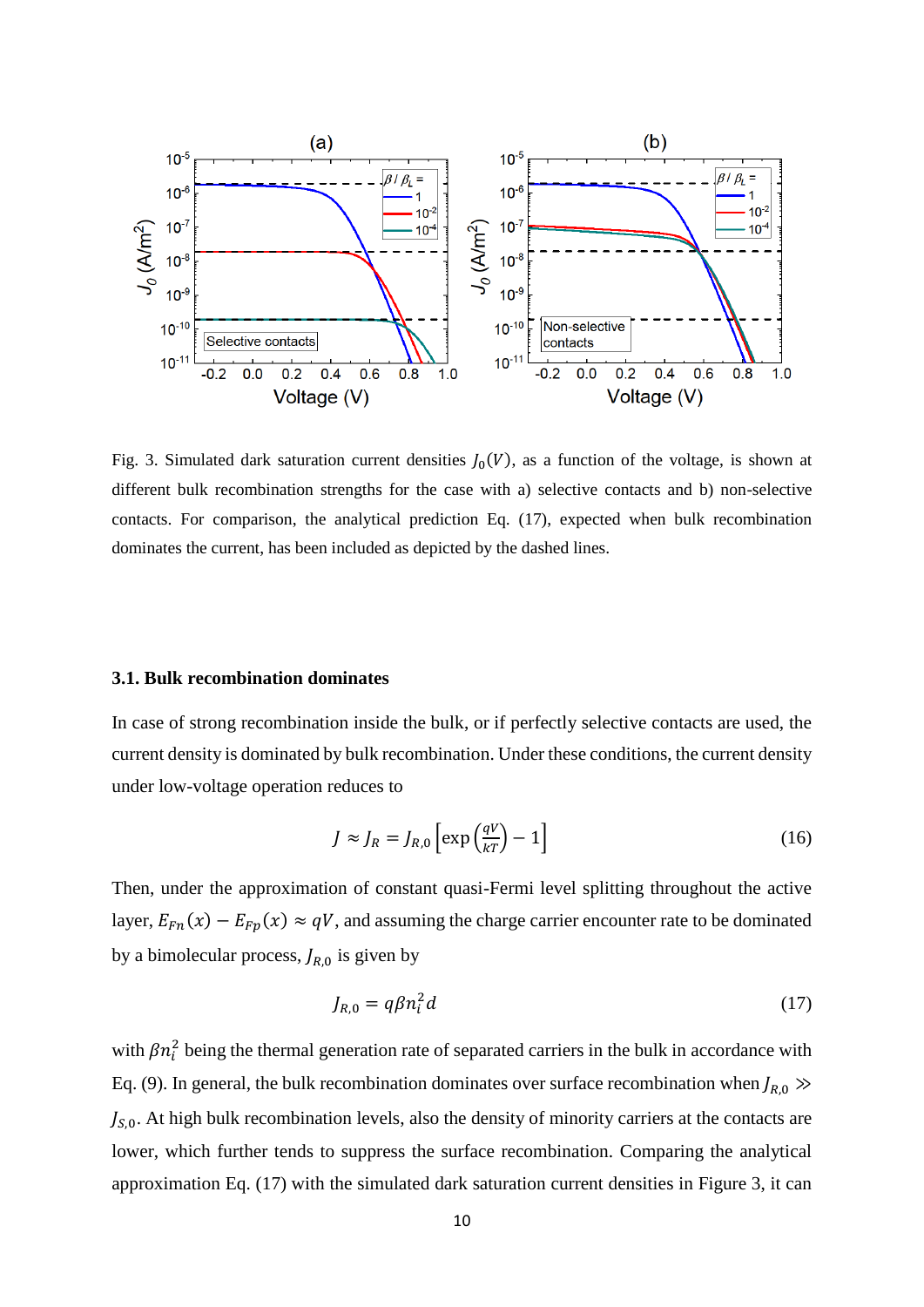be seen that bulk recombination dominates (and Eq. (17) is valid) only in case of selective contacts and/or high bulk recombination coefficients.

It should be noted that in case of significant levels of trap-assisted or Auger recombination, the recombination coefficient becomes carrier-density dependent as well:  $\beta = \beta(n, p)$ . In this case,  $\beta$  in Eq. (17) needs to be replaced by its spatial average  $\langle \beta \rangle = (1/d) \int_0^d \beta(n, p) dx$ (assuming the quasi-Fermi level splitting remains constant throughout the bulk); this will ultimately result in an additional voltage-dependent  $J_{R,0} = J_{R,0}(V)$  [6, 7]. For example, in case of trap-assisted recombination via deep midgap states within the bulk, we expect  $J_{R,0}(V) \propto$  $\exp(-qV/2kT)$  [41].

#### **3.2. Surface recombination of minority carriers at the contacts dominates**

In case of non-selective contacts, on the other hand, a different situation arises in the limit of weak bulk recombination. In this limit the surface recombination (and injection), as manifested by diffusion-limited current transport of minority carriers, dominates over recombination (and generation) processes in the bulk, corresponding to  $J_{S,0} \gg J_{R,0}$ . The current is then ruled by the surface recombination current,

$$
J \approx J_S = J_{S,0} \left[ \exp\left(\frac{qV}{kT}\right) - 1 \right]
$$
 (18)

where

$$
J_{S,0} = qv_n N_c \exp\left(-\frac{\phi_n}{kT}\right) + qv_p N_v \exp\left(-\frac{\phi_p}{kT}\right) \tag{19}
$$

with the effective diffusion velocity  $v_n$  for electrons defined by Eq. (14); an analogous expression applies for the effective diffusion velocity  $v_p$  for holes. Eq. (19) assumes that the surface recombination is limited by diffusion of minority carriers to the contact and not by the kinetics at the contact; this is valid as long as  $v_{n/p} \ll S_{n/p}$  (here,  $S_p$  is the surface recombination velocity for holes at the cathode).

Figure 4 shows the dark saturation current density for the case when bulk recombination is negligible and the contacts are non-selective. Under these conditions, the current is solely dominated by surface recombination of minority carriers at the contacts. This type of situation may arise in case of large minority carrier lifetimes (reduced bulk recombination) giving rise to non-negligible minority carrier densities near the contacts. As expected, the current level is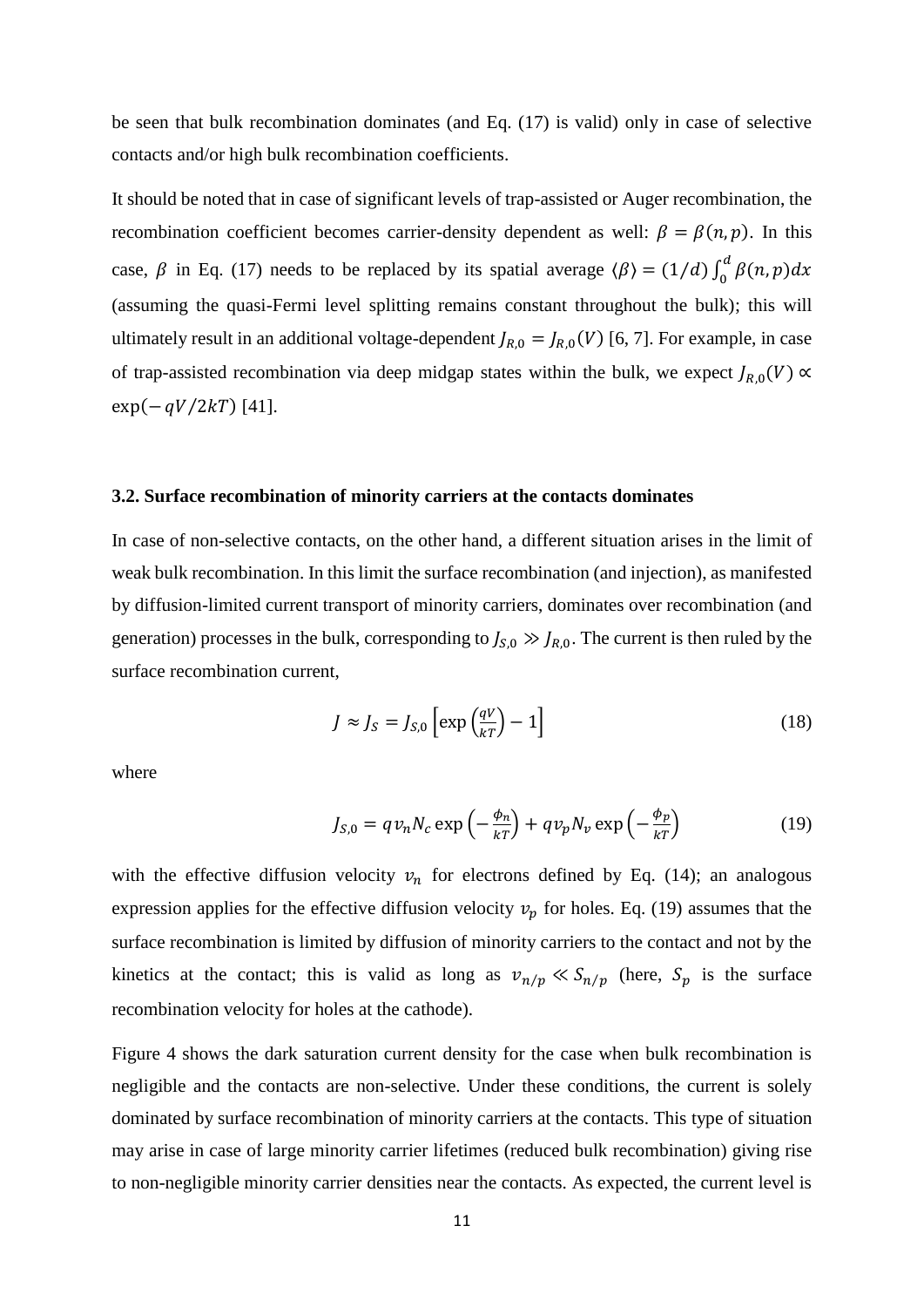also strongly dependent on the energetic injection barrier for minority carriers at the contacts, increasing exponentially with decreasing injection barrier. In other words, the larger one of the injection barriers for majority carriers is, i.e. the more un-optimized the energy levels at the contact are, the larger will the surface recombination at said contact be. It can be seen however that, depending on the injection barrier, two different principal regimes can be identified. These two regimes are considered next.

### *3.2.1. Surface recombination at nearly neutral contacts*

For low-voltage operation, the (diffusion-limited) minority carrier current is dominated by the potential energy landscape close to the contact (but inside the active layer). If the hole density at the anode contact is not too large, the influence of the hole-induced space charge on the prevailing electric field may be neglected. In this case, the energy level bending at the anode contact is small and the contact may be regarded as a "neutral" contact. Under these conditions, the potential energy level for electrons can be approximated as  $E_c(x) \approx E_c(0) + qF_0x$ , where  $F_0 = [V - V_{bi}]/d$  is the electric field in the active layer and  $V_{bi}$  is the built-in voltage. The associated diffusion velocity Eq. (14) for electrons can then be readily evaluated as

$$
v_n = \frac{\mu_n [v_{bi} - v]}{d} \left[ 1 - \exp\left(\frac{q[v - v_{bi}]}{kT}\right) \right]^{-1} \tag{20}
$$

For voltages well below  $V < V_{bi}$ , the diffusion velocity is thus well approximated by the electron drift velocity  $v_n \approx \mu_n |F_0|$  at the anode.

Comparing the analytical approximation Eq. (18) and (19), in conjunction with Eq. (20), with the simulated currents in Figure 4, it can be seen that Eq. (20) provides an excellent approximation for the diffusion velocity at the lowest minority-carrier injection barriers  $\phi_n$  and  $\phi_p$ . At these  $\phi_n$  and  $\phi_p$ , the injection barriers for majority carriers is large enough ( $\geq 0.2$  eV) for the space charge from the majority carriers at the contacts to be negligible. It should be noted that for low voltages  $(0 < V < V_{bi})$  the surface recombination current of electrons is only limited by the electric field close to the anode region. The effect of possible energy-level bending at the counter electrode (i.e. the cathode) is in this case to effectively decrease the built-in voltage  $V_{bi}$  inside the active layer [42], leaving Eq. (20) otherwise unchanged (for  $V$  <  $V_{bi}$ ). Under these conditions,  $V_{bi}$  should be considered an effective quantity which also accounts for the potential drop caused by energy-level bending at the counter electrode.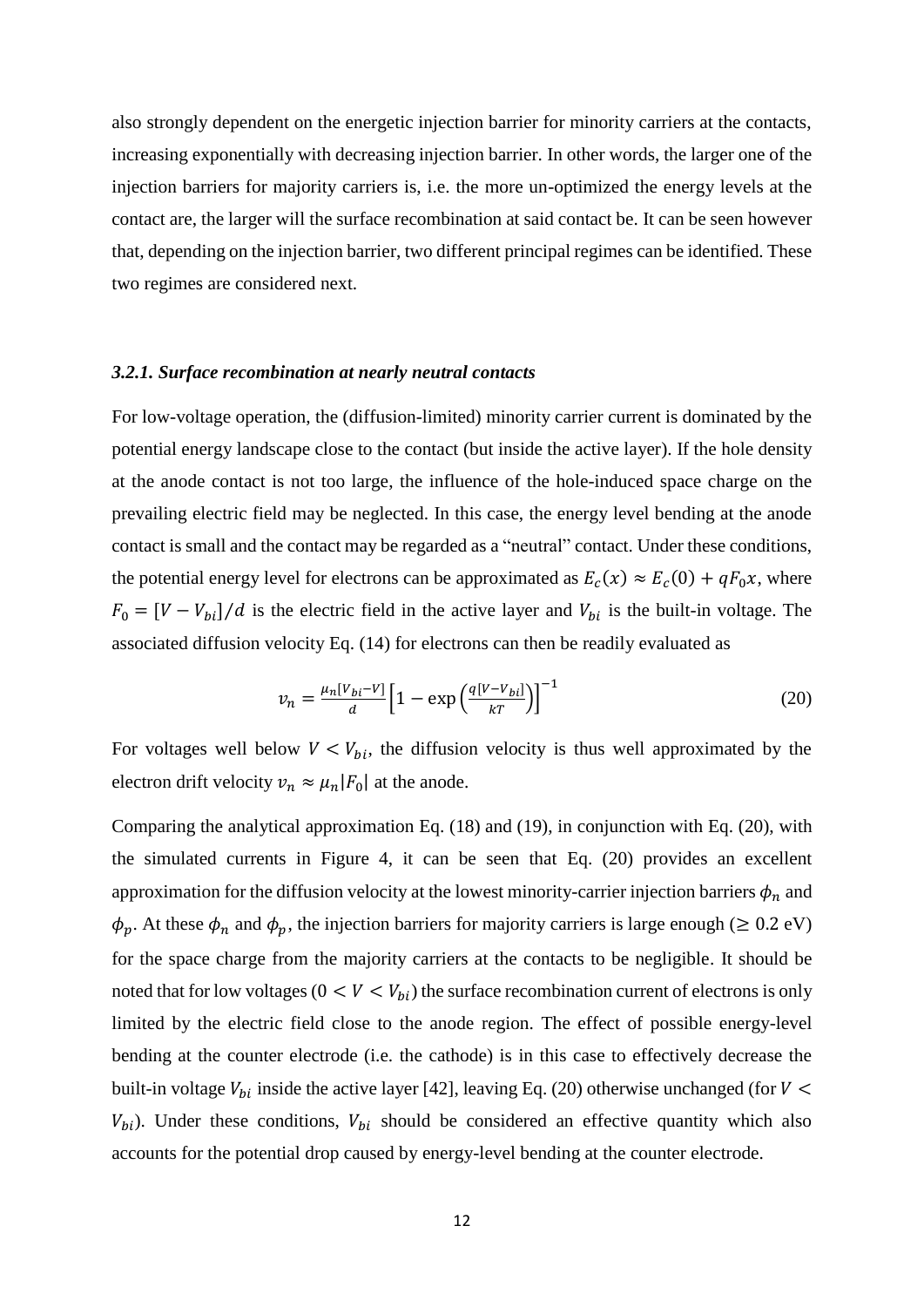We noted that Eq. (18) and (19), with the effective diffusion velocity given by Eq. (20), is identical to previous expressions obtained by others to describe diffusion-limited currents in unipolar diodes [42, 43, 44]. Furthermore, we have omitted the image-force lowering of the minority-carrier injection barrier at the contacts [5, 45, 46]. Accounting for this effect generally leads to an increase of  $v_n$  (relative to Eq. (20)) by a factor  $[4kT/(\pi q|F_0|r_c)]^{1/4} \times$  $\exp(\sqrt{-qF_0r_c/kT})$  at high reverse bias (V < 0) [47], where  $r_c \equiv \frac{q^2}{4\pi\epsilon\epsilon}$  $\frac{q}{4\pi\epsilon\epsilon_0 kT}$ . At (nearly) Ohmic contacts, however, the image charge effects are commonly assumed to be screened by the injected charge carriers, and the barrier-lowering effect may be neglected [24].



Fig. 4. (a) Simulated dark current-voltage characteristics is shown for the case with *negligible* bulk recombination and non-selective contacts for different injection barriers  $\phi = \phi_n = \phi_p$  for minority carriers at the contacts. In (b), the corresponding dark saturation current densities  $J_0(V)$ , as a function of the voltage, of the current from (a) is shown. For comparison, the analytical approximation Eq. (18) and Eq. (19) have been included and depicted by the short-dashed line for the case with minority-carrier diffusion at nearly neutral contacts (Eq. (20)) and by the long-dashed lines for the case with minoritycarrier diffusion at a contact with strong energy level bending (Eq. (23)).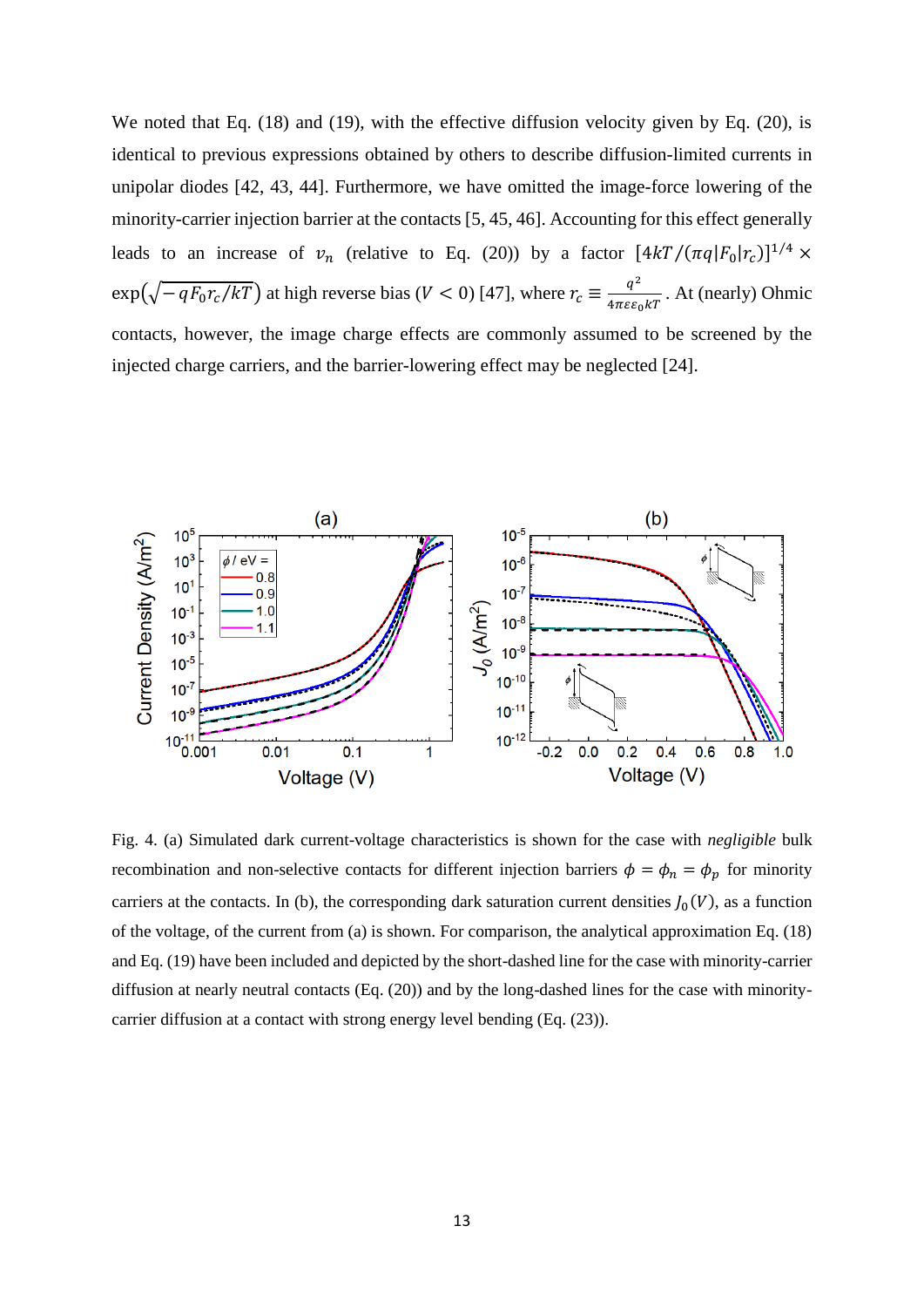### *3.2.2. Surface recombination of minority carriers at heavily injecting contacts*

As the minority-carrier injection barriers  $\phi_n$  and  $\phi_p$  are increased, however, the injection level of majority carriers increases drastically, and the energy-level bending at the contacts become important. Under these conditions, the contact region is highly conducting for majority carriers, the contact in this case corresponding to an Ohmic contact. For the case with a hole-Ohmic anode contact, the energy level bending is caused by the accumulated space charge of injected holes at this contact. Since the region close to this contact, by definition, is not limiting the current transport for majority carriers (holes), the majority carrier density is very closely at thermal equilibrium within this region (during low-voltage operation).

The Poisson equation in the vicinity of the Ohmic anode contact is given by

$$
\frac{d^2E_c}{dx^2} = \frac{d^2E_v}{dx^2} \approx \frac{qp(x)}{\varepsilon\varepsilon_0} \tag{21}
$$

Approximating the hole density by Eq. (4) and taking  $E_{F_p} \approx E_{F,an}$  within this region, the Poisson equation can be solved analytically. In the hole-dominated region close to the anode we find

$$
E_c(x) \approx E_c(0) - 2kT \ln\left(1 + \frac{x}{L_{an}}\right) \tag{22}
$$

with the characteristic screening length given by  $L_{an} = \sqrt{2\varepsilon \varepsilon_0 kT/(q^2 p_{an})}$ , where  $p_{an}$  is the (thermal equilibrium) hole density at the anode contact. The diffusion velocity of electrons, diffusing against the (hole-induced) upward energy-level bending is then obtained as

$$
v_n = \frac{\mu_n N_c kT}{L_{an}} \times \eta_{DOS} \tag{23}
$$

where we have introduced an additional correction factor  $\eta_{DOS}$  to account for the density-ofstate (DOS) filling effects for majority carriers; under non-degenerate conditions, when Eq. (22) applies and the details of the DOS is unimportant, we have  $\eta_{DOS} = 1$ .

Upon comparing the analytical approximation Eq. (18) and Eq. (19), but with  $v_n$  given by Eq. (23), with the simulations in Figure 4 an excellent agreement is indeed obtained for the cases with the highest minority-carrier injection barriers when the energy-level bending induced by the majority carriers becomes significant (see lower inset in Figure 4(b)). An interesting feature of the surface recombination current in this regime (Eq. (23)) is that it is independent of the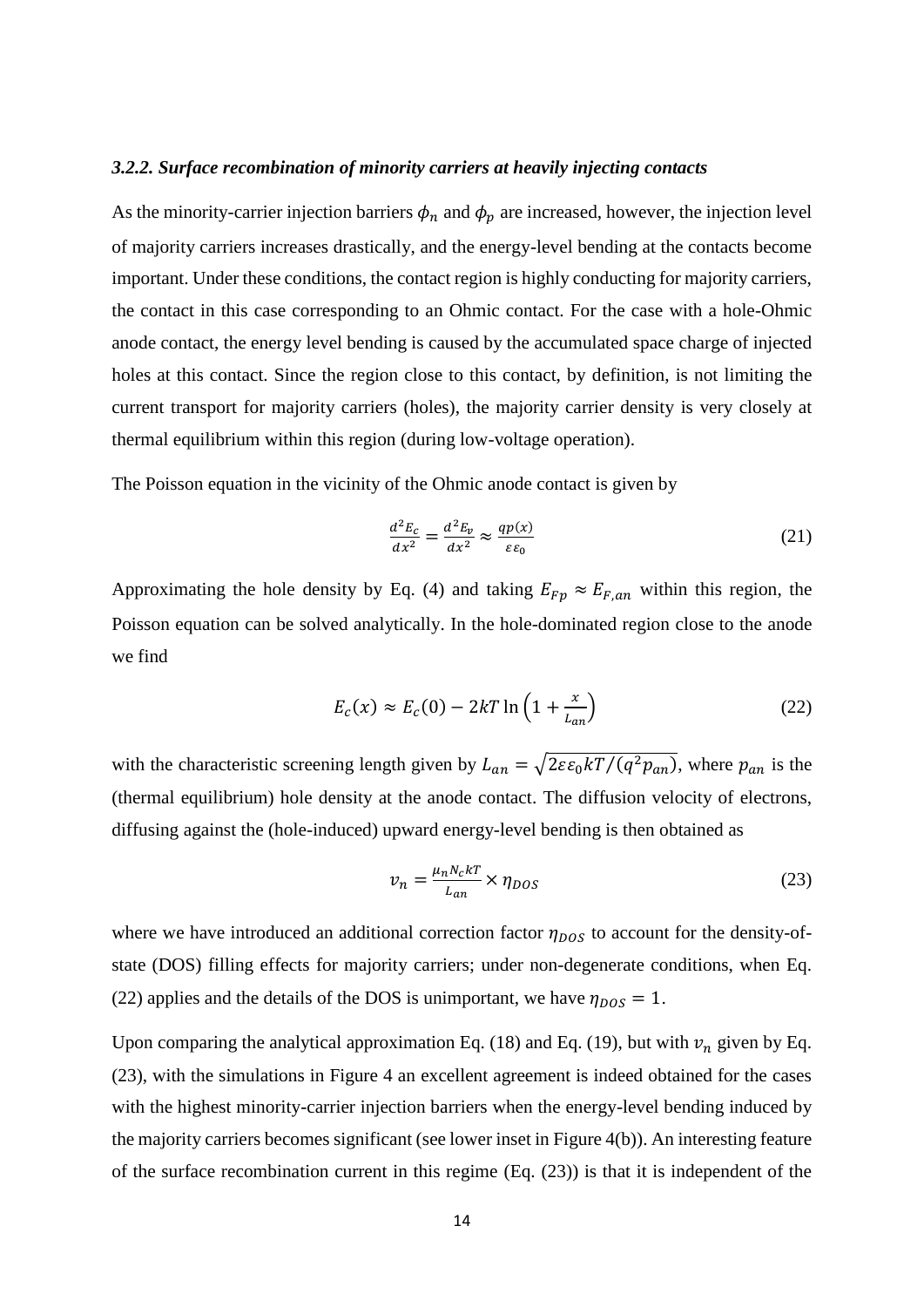active layer thickness. This is a direct consequence of the surface recombination being limited by diffusion in the thin space charge region close to the Ohmic contact.

#### *3.2.3. DOS filling effects at the contact*

Eq. (22) is strictly valid only for non-degenerate conditions,  $p_{an} \ll N_v$ , when Boltzmann statistics applies. Under degenerate conditions, however, when  $p_{an} \sim N_{\nu}$ , DOS filling effects for the injected holes at the anode contact becomes important [48]. Close to the anode, the hole density is then obtained by integrating the product of Fermi-Dirac distribution and density of states  $g_p(E, x)$  over energy

$$
p(x) = \int_{-\infty}^{\infty} \frac{g_p(E, x)}{1 + \exp\left(-\frac{E - E_{F, an}}{kT}\right)} dE \tag{24}
$$

assuming  $E_{Fp} \approx E_{F,an}$  in the accumulation region.

Figure 5 shows the effect of DOS filling  $(\eta_{DOS})$  on the surface recombination current for different disorder parameters  $\sigma$ , assuming a Gaussian DOS of the form  $g_p(E, x) =$  $(N_v/\sqrt{2\pi\sigma^2})$  exp  $\left(-\left[E - E_{v,0}(x)\right]^2/2\sigma^2\right)$ . The degree of DOS occupation of holes at the anode contact is strongly dependent on the energetic offset  $\Delta = E_{F,an} - E_{v,0}(0)$  between the anode Fermi level and the Gaussian DOS center for the hole transport states at the anode. The effect of DOS filling is to extend the energy-level bending region further into the bulk, leading to an increase of the effective diffusion velocity of electrons at the anode (by the factor  $\eta_{DOS}$ ) 1). Furthermore, the impact of DOS filling increases with increasing energetic disorder  $\sigma$ .

For large disorder parameters  $\sigma \gg kT$  and/or significant DOS filling for holes (at the anode contact), the enhancement factor  $\eta_{DOS}$  of the diffusion velocity of electrons diffusing against the hole-induced energy level bending at the anode contact can be approximated by

$$
\eta_{DOS} \approx \sqrt{\frac{4\sigma}{kT} \left[ \frac{\exp\left(-\frac{\Delta^2}{2\sigma^2}\right)}{c\sqrt{2\pi}} - \frac{\Delta}{\sigma} \right]}
$$
(25)

if  $\eta_{DOS} > 1$ , where  $c = \frac{1}{2}$  $\frac{1}{2}$ erfc $\left(\frac{\Delta}{\sigma\sqrt{2}}\right)$  $\frac{\Delta}{\sigma\sqrt{2}}$  corresponds to the DOS occupation of holes at the anode contact in the degenerate limit ( $T \rightarrow 0$  K). In the derivation of Eq. (25), the following three approximations were made: i)  $p(x) \approx \int_{E_{E}}^{\infty} g_p(E, x)$  $\int_{E_{F,an}}^{\infty} g_p(E,x) dE = \frac{N_v}{2}$  $\frac{N_v}{2}$  erfc  $\left(\frac{[E_{F,an}-E_{v,0}(x)]}{\sigma\sqrt{2}}\right)$  $\frac{\partial^2 u}{\partial \sqrt{2}}$ , ii) the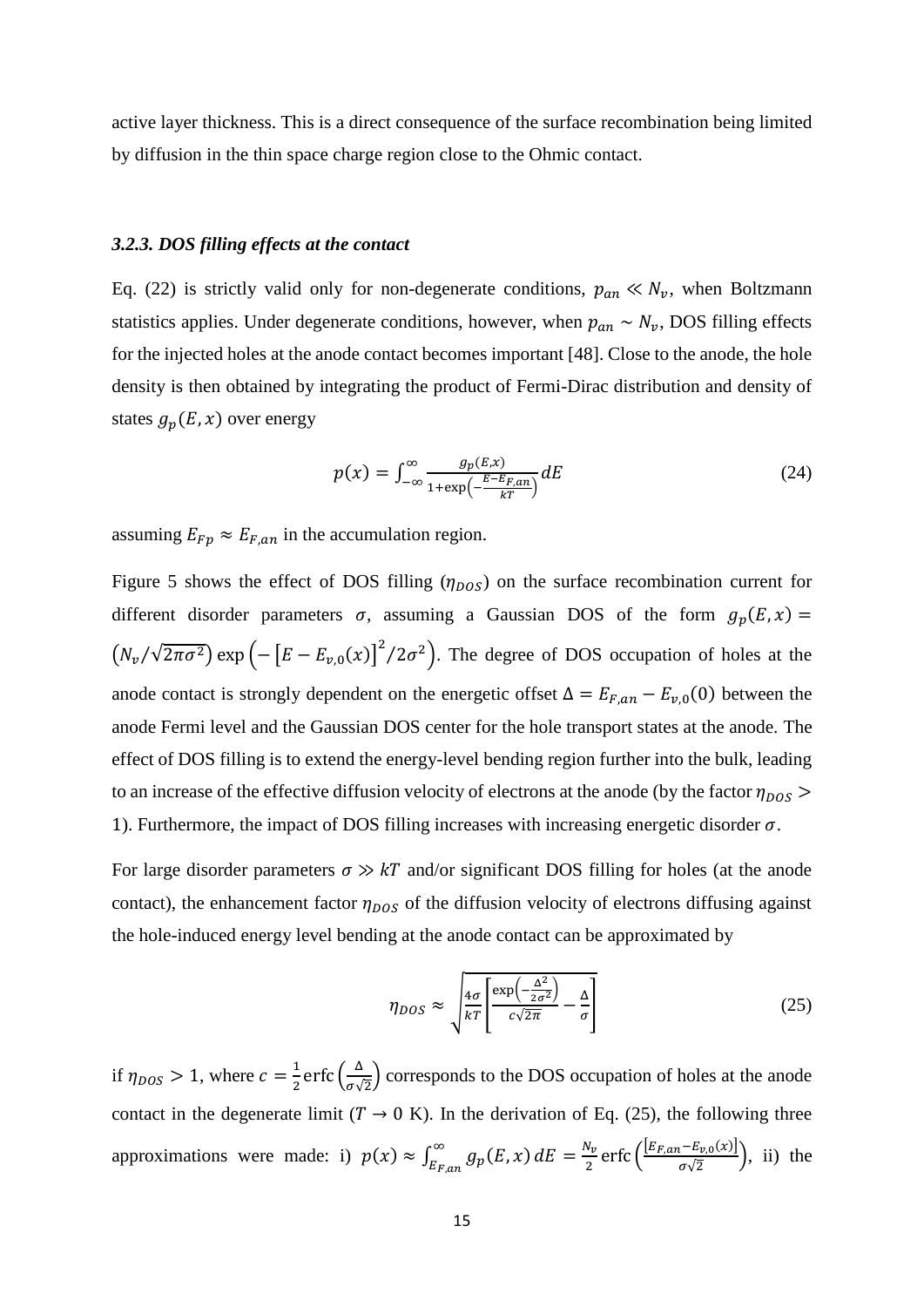magnitude of the electric field and the hole density is much larger at the anode than in the bulk, and iii) that  $v_n \approx (\mu_n/q) |dE_{\nu,0}(0)/dx|$ . Eq. (25) is then readily obtained after multiplying both sides in Eq. (21) by  $dE_{\nu,0}/dx$  and integrating.

It should be stressed that a constant mobility, independent of carrier concentration and the electric field, has been assumed for the electrons. This can be considered a valid approximation at low-voltage operation. Subsequently, the DOS filling (for the majority carriers at the contact) only affects the minority carrier transport indirectly via Eq. (21). We note, however, that if the DOS is assumed to be Gaussian for electrons as well, the effective conduction level edge for electrons (following non-degenerate statistics close to the anode contact) will then be given by  $E_c = E_{c,0} - \sigma^2/2kT$ , where  $E_{c,0}$  is the corresponding DOS center for the electron transport states [49].



Fig. 5. In a) the energy level diagram close to the hole-Ohmic anode contact is shown for the situation when a considerable hole-induced energy level bending is present. The electron collection is limited by diffusion against the energy level bending at the hole contact. In b) the corresponding enhancement factor  $\eta_{DOS}$  of the associated electron diffusion velocity, as induced by DOS filling effects of holes at the Ohmic contact, is simulated (solid lines). The analytical approximation Eq. (25) is depicted by the dashed lines.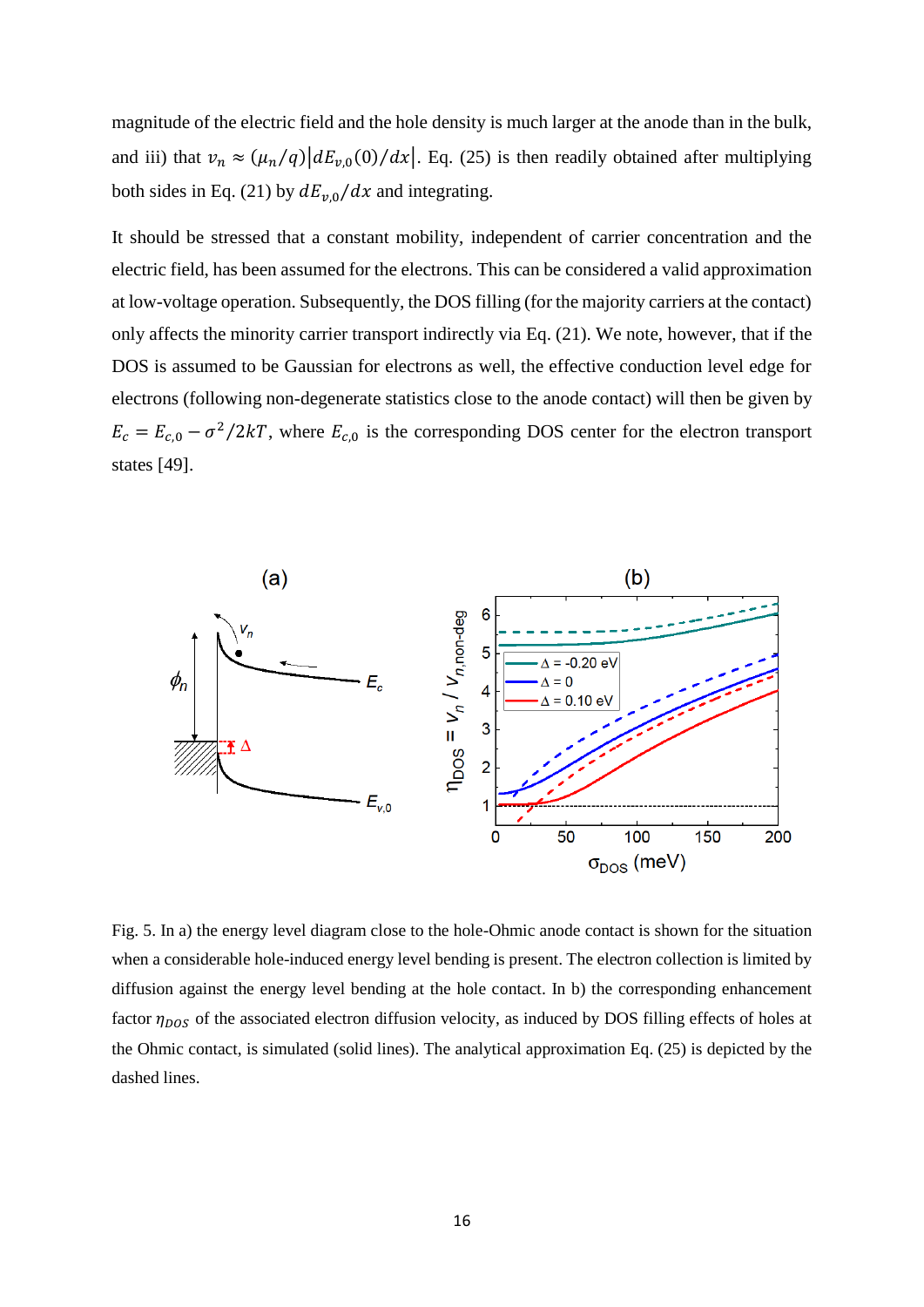## **4. Discussion**

The condition for surface recombination not to be dominating the current is given by  $J_{s,0}$   $\ll$  $J_{R,0}$ . If the surface recombination is dominated by the collection of electrons at the anode, assumed to be non-selective in terms of carrier collection ( $v_n \ll S_n$ ), then this condition can be rewritten as

$$
\beta \gg \frac{v_n}{N_v d} \exp\left(\frac{E_g - \phi_n}{kT}\right) \tag{26}
$$

where  $v_n \sim \mu_n |F(0)|$  for  $V < V_{bi}$ . To minimize the surface recombination, the energy level offset  $(E_g - \phi_n)$  for majority carriers at the contact needs to be as small as possible. However, as evident from Fig. 3, even at relatively low injection barriers of  $E_g - \phi_n = 0.20$  eV, a significant surface recombination of minority carriers is still present in the device, emphasizing the need for selective contacts. This is of particular importance in devices with low bulk recombination rates.

#### **4.1. The open circuit voltage of solar cell**

For over a decade, most high-efficiency organic BHJ systems have been found to exhibit recombination coefficient close to Langevin,  $\beta = \zeta \beta_L$  with reduction factors  $\zeta$  around 0.01-0.1 [50, 51, 52]. It is therefore not surprising that the surface recombination in such systems (majority of organic donor/acceptor blends) has often been ignored since it plays an insignificant role. In more recent years, there have also been a few reports of BHJ systems with high efficiencies exhibiting significantly suppressed bulk recombination (relative to Langevin) [16, 17], however, evidence for reduced radiative losses in the  $V_{oc}$  is still lacking. From the above discussion about the crucial role of surface recombination in systems with small bulk recombination, it can be understood that surface recombination is a limiting factor in determining the  $V_{oc}$  of both non-Langevin BHJ systems and perovskite solar cells. It is also important to note that surface recombination may complicate the determination of nonradiative losses via charge transfer states in organic solar cells [37]. As seen from Fig. 3(b), the surface recombination in non-Langevin type systems ( $\zeta \ll 1$ ) increases  $J_0$  by several orders of magnitude and this may exceed the non-radiative limit of  $J_0$  in the bulk. In this case, the surface recombination in systems with significantly small bulk recombination may easily be confused by non-radiative environmental-assisted recombination.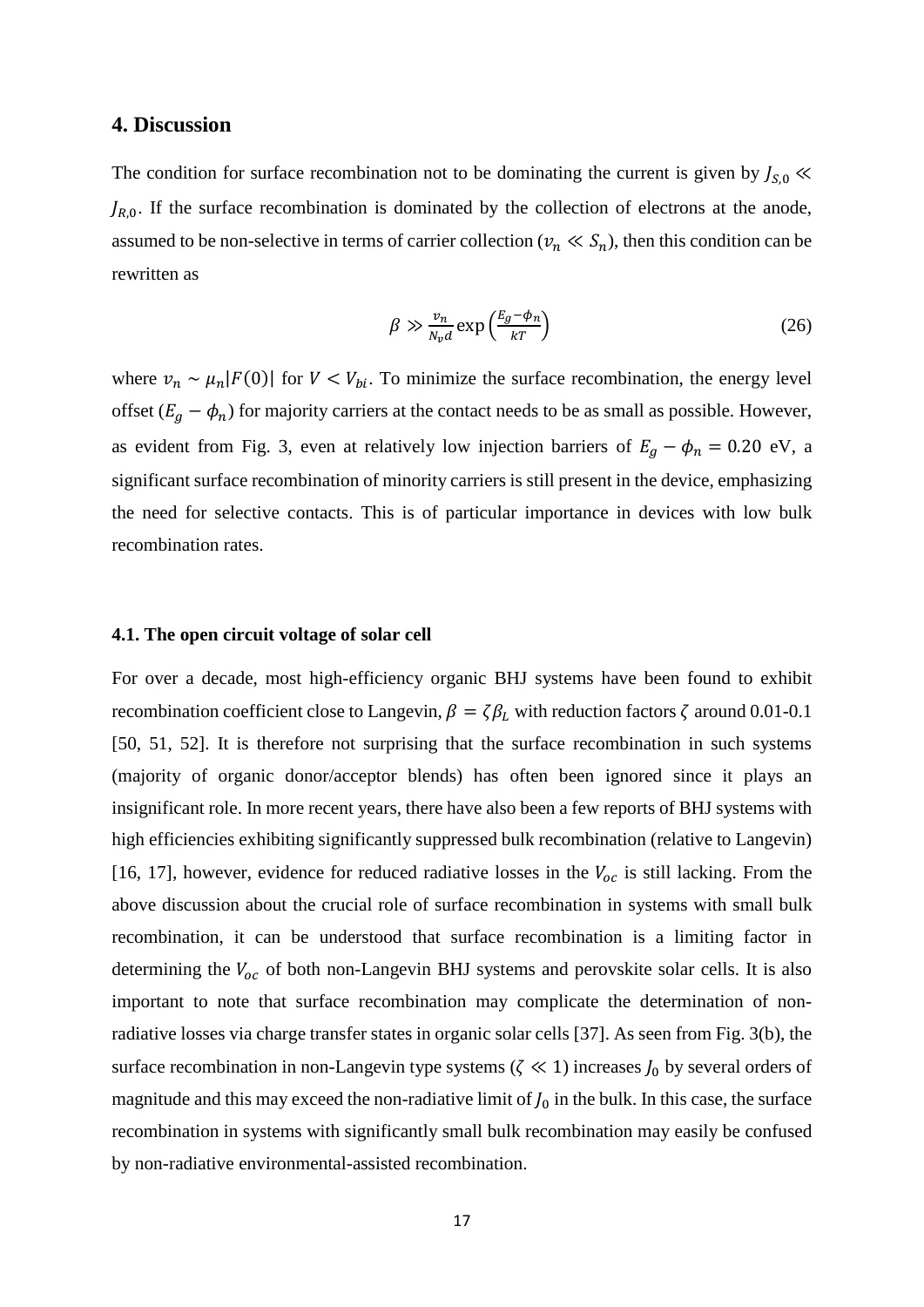### **4.2. Light-emitting diodes and lasers**

In light-emitting diodes it is well established that charge-blocking layers are required in order to "confine" the carriers in the device [1]. In LED nomenclature the term surface recombination is sometimes omitted but the concept is well known in that area of research. One striking aspect of surface recombination is the limitations it sets in achieving organic injection lasers. A hypothetical injection organic laser requires extremely high carrier density in order to achieve population inversion at which the quasi-Fermi level splitting exceeds the bandgap. Such conditions may be challenging to achieve with typical Langevin type materials in which electrons and holes recombine as soon as they meet in space. In non-Langevin systems, in turn, the lifetime is much longer and electrons and holes can exist in the bulk, forming a plasma. However, at small recombination rates in the bulk, the surface recombination becomes dominant – pinning the quasi-Fermi levels to the contacts at high injection levels and making the population inversion nearly impossible. Even a very small surface recombination velocity would result in rather large surface recombination current are high injection levels. An important obstacle in front of organic injection laser is therefore not only a highly luminescent semiconductor with small bulk recombination but also extremely selective contacts which are difficult to achieve.

## **4.3. Photodetectors and surface recombination**

The most important performance metric for photodetectors is their noise equivalent power; the power at which the signal equals the noise, i.e. when the photocurrent has the same magnitude as the noise current. The noise current has multiple components including frequency-dependent flicker and generation/recombination noise and frequency-independent thermal and shot noise [3, 9]. In the ideal case, when the shot noise is dominant in reverse bias, the noise power is given by

$$
\langle j^2 \rangle = 2qJ_0 \Delta f
$$

where  $\Delta f$  is the electrical bandwidth and  $J_0$  is the (average) dark saturation current, as before. Ideally,  $J_0$  is only determined by radiative bulk process. Taking non-radiative bulk recombination of charge transfer states into account,  $J_0$  is increased by a factor of EQE $_{\rm EL}^{-1}$ , where  $EQE_{EL}$  is the external quantum efficiency for electroluminescence [7]. Unfortunately, significant non-radiative recombination appears to be an intrinsic limitation of organic BHJ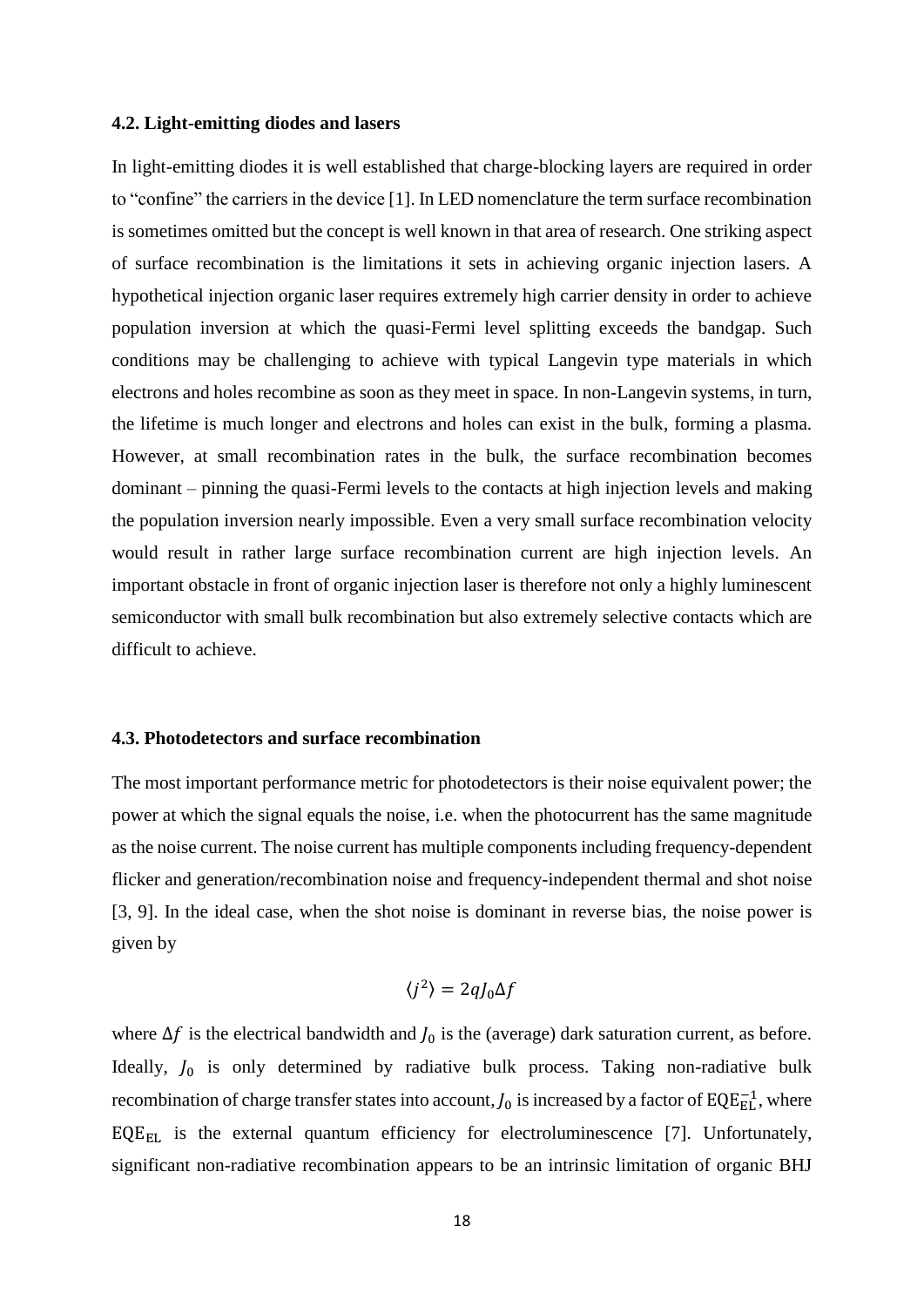systems and increases with decreasing the bandgap [37], required for near-infra red (NIR) photodetectors [53]. As such, organic semiconductors do not seem to be entirely suitable for sensitive NIR detection with  $EQE_{EL}$  values less than  $10^{-6}$  in narrow gap systems [54]. However, as show in Fig. 3(a), suppressing the bulk recombination can result in significant reduction of  $J_0$  provided the contacts are as selective as possible. Again, this is a challenging requirement but presents a hope for NIR detection using organic semiconductors.

## **5. Conclusions**

In summary, the surface recombination of minority carriers at non-selective contacts becomes important in bipolar thin-film diodes with low bulk recombination rates and/or high mobilities. Under low-voltage operation, the surface recombination at non-selective contacts in thin-film diodes based on low-mobility semiconductors, is governed by diffusion of minority carriers towards the contacts, and increases with increasing carrier mobility and decreasing injection barrier for minority carriers. In case of Ohmic contacts, the surface recombination of minority carriers is limited by diffusion against the energy-level bending at the contact. Since surface recombination give rise to increased (non-radiative) recombination and dark current levels, this ultimately also results in increased open-circuit voltage losses of organic solar cells and noise current levels in thin-film photodetectors. In thin-film devices with low bulk recombination rates and/or un-optimized energy levels at the contacts, the use of selective contacts is therefore of paramount importance.

#### **Acknowledgements**

The work was supported by the Sêr Cymru Program through the European Regional Development Fund, Welsh European Funding Office and Swansea University strategic initiative in Sustainable Advanced Materials.

- [1] R. Meerheim, B. Lüssem, and Karl Leo, Proc. IEEE 97, 1606 (2009).
- [2] L. Dou, J. You, Z. Hong, Z. Xu, G. Li, R. A. Street, and Y. Yang, Adv. Mater. 25, 6642 (2013).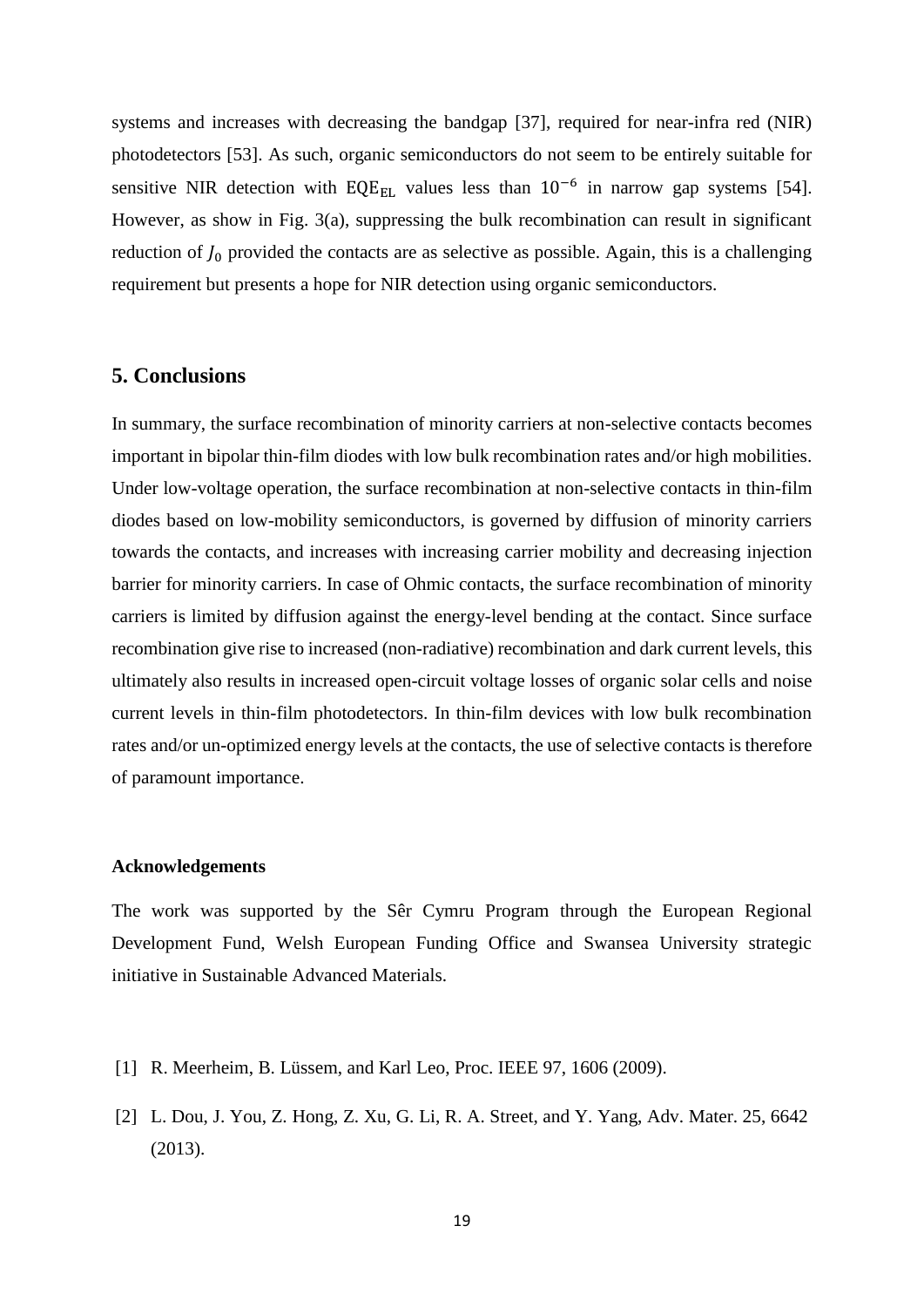- [3] R. D. Jansen-van Vuuren, A. Armin, A. K. Pandey, P. L. Burn, and P. Meredith, Adv. Mater. 28, 4766 (2016).
- [4] C. Deibel and V. Dyakonov, Rep. Prog. Phys. 73, 096401 (2010).
- [5] S. M. Sze, Physics of Semiconductor Devices, 3rd ed. (Wiley & Sons, New York, 1981).
- [6] T. Kirchartz, B. E. Pieters, J. Kirkpatrick, U. Rau, and J. Nelson, Phys. Rev. B 83, 115209 (2011).
- [7] K. Tvingstedt and C. Deibel, Adv. Energy Mater. 6, 1502230 (2016).
- [8] J. Yao, T. Kirchartz, M. S. Vezie, M. A. Faist, W. Gong, Z. He, H. Wu, J. Troughton, T. Watson, D. Bryant, and J. Nelson, Phys. Rev. Applied 4, 014020 (2015).
- [9] Y. Fang, A. Armin, P. Meredith, and J. Huang, Nat. Photon. 13, 1-4 (2019).
- [10] Z. Tang, J. Wang, A. Melianas, Y. Wu, R. Kroon, W. Li, W. Ma, M. R. Andersson, Z. Ma, W. Cai, W. Tress, and O. Inganas, J. Mater. Chem. A, 6, 12574 (2018).
- [11] A. Wagenpfahl, C. Deibel, and V. Dyakonov, IEEE J. Sel. Top. Quantum Electron. 16, 1759 (2010).
- [12] J. Reinhardt, M. Grein, C. Bühler, M. Schubert, and U. Würfel, Adv. Energy Mater. 4, 1400081 (2014).
- [13] O. J. Sandberg, A. Sundqvist, M. Nyman and R. Österbacka, Phys. Rev. Appl. 5, 044005 (2016).
- [14] I. Zonno, B. Krogmeier, V. Katte, D. Lübke, A. Martinez-Otero, and T. Kirchartz, Appl. Phys. Lett. 109, 183301 (2016).
- [15] E. L. Ratcliff, B. Zacher, and N. R. Armstrong, J. Phys. Chem. Lett. 2, 1337 (2011).
- [16] A. Armin, J. Subbiah, M. Stolterfoht, S. Shoaee, Z. Xiao, S. Lu, D. J. Jones, P. Meredith, Adv. Energy Mater. 6, 1600939 (2016).
- [17] Y. Jin, Z. Chen, S. Dong, N. Zheng, L. Ying, X.-F. Jiang, F. Liu, F. Huang, and Y. Cao, Adv. Mater. 28, 9811–9818 (2016).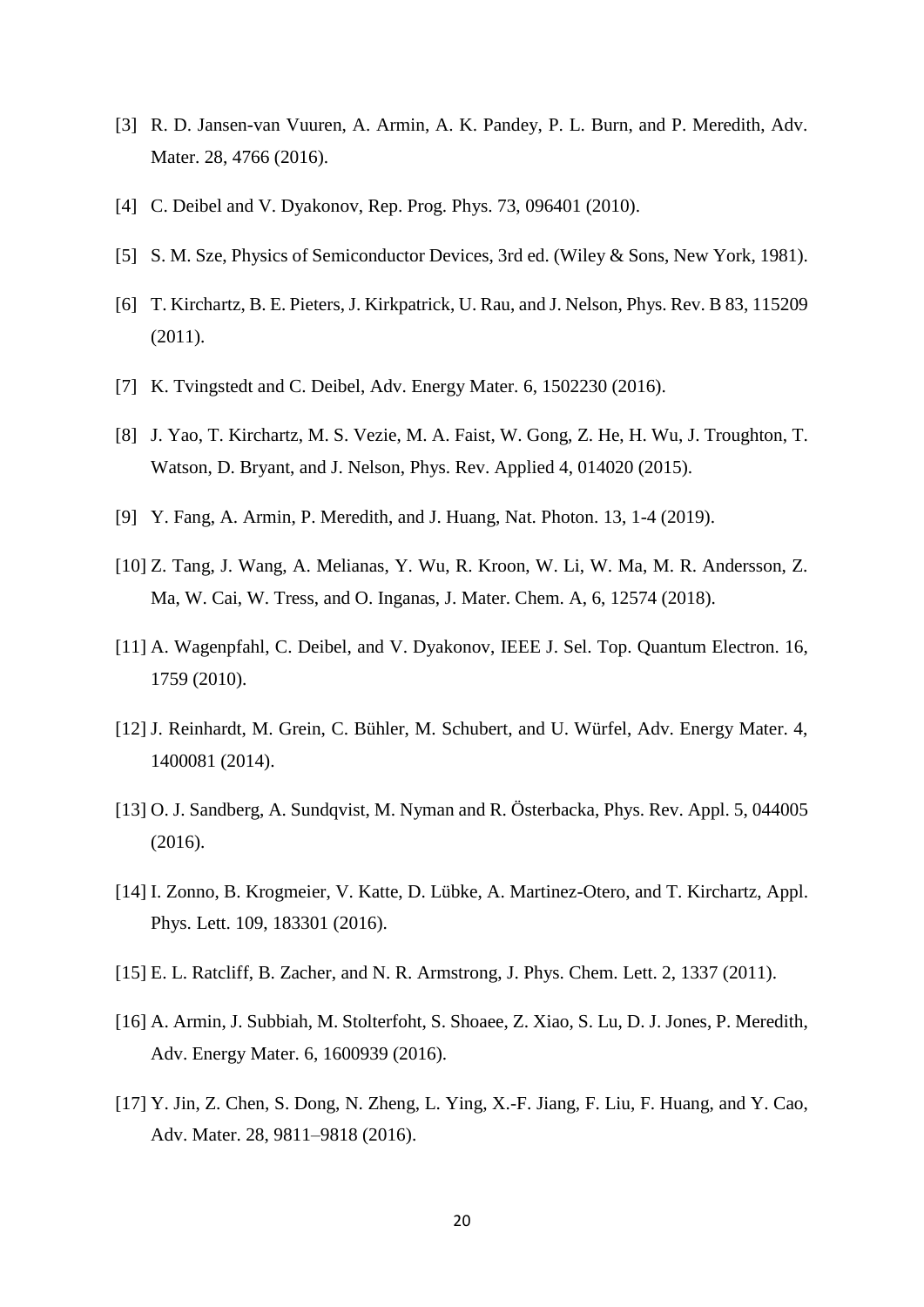- [18] O. J. Sandberg, M. Nyman and R. Österbacka, Phys. Rev. Applied 1, 024003 (2014).
- [19] S. Selberherr, Analysis and Simulation of Semiconductor Devices (Springer-Verlag, Wien, 1984).
- [20] G. A. H. Wetzelaer, L. J. A. Koster, and P.W. M. Blom, Phys. Rev. Lett. 107, 066605 (2011).
- [21] P. Würfel, Physics of Solar Cells, 2nd ed. (Wiley-VCH, Weinheim, Germany, 2009).
- [22] L. M. Pazos-Outón, T. P. Xiao, and E. Yablonovitch, J. Phys. Chem. Lett. 9, 1703 (2018).
- [23] M. P. Langevin, Ann. Chim. Phys. 28, 433 (1903).
- [24] R. Coehoorn and P. A. Bobbert, Phys. Status Solidi A 209, 12 (2012).
- [25] C. Groves and N. C. Greenham, Phys. Rev. B 78, 155205 (2008).
- [26] L. J. A. Koster, V. D. Mihailetchi, P. W. M. Blom, Appl. Phys. Lett. 88, 052104 (2006).
- [27] M. C. Heiber, C. Baumbach, V. Dyakonov, and C. Deibel, Phys. Rev. Lett. 114, 136602 (2015).
- [28] A. Pivrikas, N. S. Sariciftci, G. Juška and R. Österbacka, Prog. Photovolt: Res. Appl. 15, 677 (2007).
- [29] M. Nyman, O. J. Sandberg, and R. Österbacka, Adv. Energy Mater. 5, 1400890 (2015).
- [30] K. Vandewal, K. Tvingstedt, A. Gadisa, O. Inganäs, and J. V. Manca, Phys. Rev. B 81, 125204 (2010).
- [31] C. Deibel, T. Strobel, and V. Dyakonov, Adv. Mater. 22, 4097 (2010).
- [32] D. H. K. Murthy, A. Melianas, Z. Tang, G. Juska, K. Arlauskas, F. Zhang, L. D. A. Siebbeles, O. Inganäs, and T. J. Savenije, Adv. Funct. Mater. 23, 4262 (2013).
- [33] C. L. Braun, J. Chem. Phys. 80, 4157 (1984).
- [34] L. J. A. Koster, E. C. P. Smits, V. D. Mihailetchi, and P. W. M. Blom, Phys. Rev. B 72, 085205 (2005).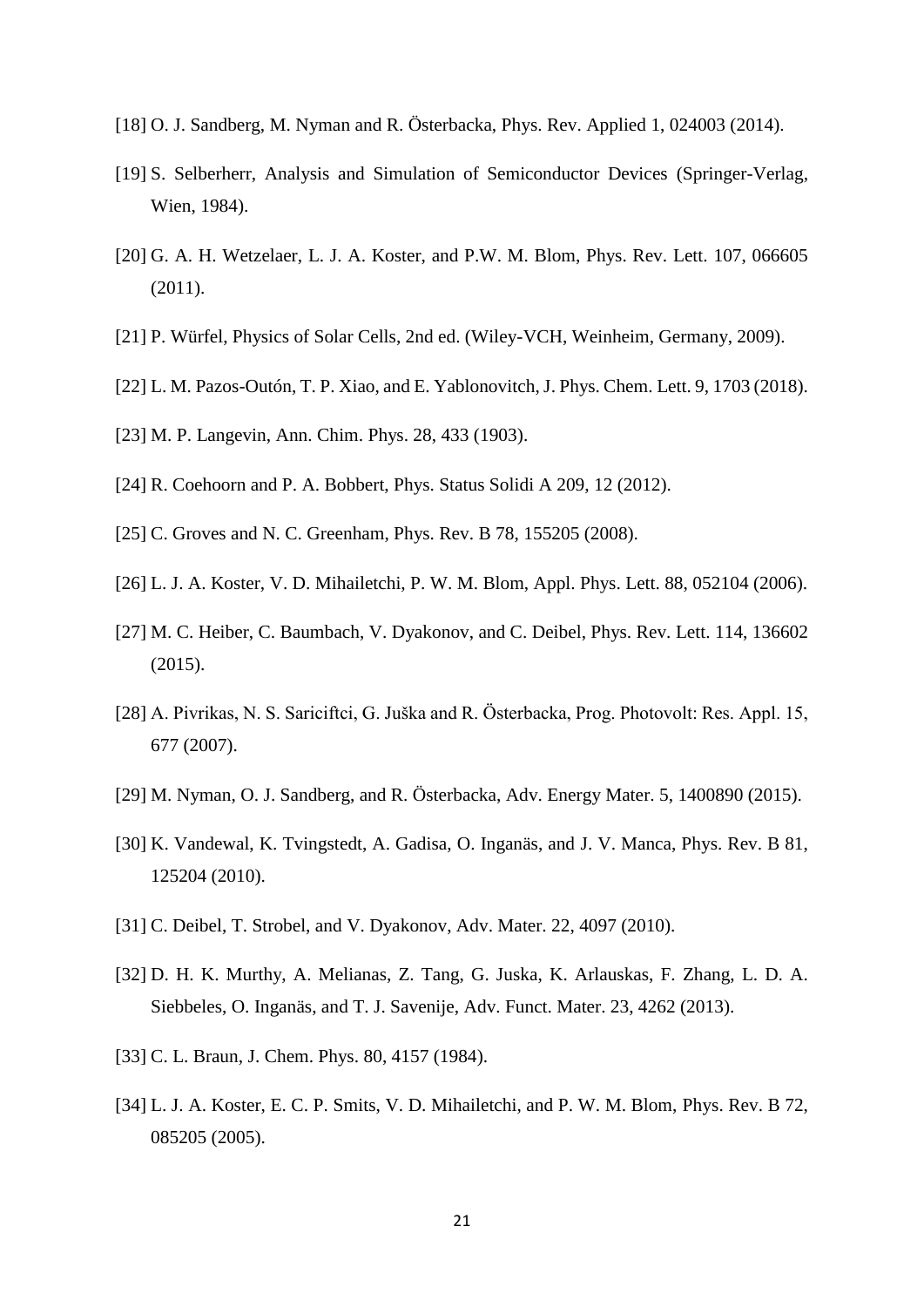- [35] W. Tress, K. Leo, and M. Riede, Phys. Rev. B 85, 155201 (2012).
- [36] A. Armin, J. R. Durrant, and S. Shoaee, J. Phys. Chem. C 121, 13969 (2017).
- [37] J. Benduhn, K. Tvingstedt, F. Piersimoni, S. Ullbrich, Y. Fan, M. Tropiano, K. A. McGarry, O. Zeika, M. K. Riede, C. J. Douglas, S. Barlow, S. R. Marder, D. Neher, D. Spoltore, and K. Vandewal, Nature Energy 2, 17053 (2017).
- [38] P. S. Davids, I. H. Campbell, D. L. Smith, J. Appl. Phys. 82, 6319 (1997).
- [39] T. Kirchartz, B. E. Pieters, K. Taretto, and U. Rau, Phys. Rev. B 80, 035334 (2009).
- [40] O. J. Sandberg, S. Sandén, A. Sundqvist, J.-H. Smått, and R. Österbacka, Phys. Rev. Lett. 118, 076601 (2017).
- [41] C. T. Sah, R. N. Noyce, W. Shockley, Proc. IRE, 1228 (1957).
- [42] P. de Bruyn, A. H. P. van Rest, G. A. H. Wetzelaer, D. M. de Leeuw, and P. W. M. Blom, Phys. Rev. Lett. 111, 186801 (2013).
- [43] H. Nguyen, S. Scheinert, S. Berleb, W. Brutting, and G.Paasch,Org. Electron. 2, 105 (2001).
- [44] P. Kumar, S. C. Jain, V. Kumar, S. Chand, and R. P. Tandon, J. Appl. Phys. 105, 104507 (2009).
- [45] J. C. Scott and G. G. Malliaras, Chem. Phys. Lett. 299, 115 (1999).
- [46] Yu. A. Genenko, S. V. Yampolskii, C. Melzer, K. Stegmaier, and H. von Seggern, Phys. Rev. B 81, 125310 (2010).
- [47] P. R. Emtage and J. J. O'dwyer, Phys. Rev. Lett. 16, 356 (1966).
- [48] I. Lange, J. C. Blakesley, J. Frisch, A. Vollmer, N. Koch, and D. Neher, Phys. Rev. Lett. 106, 216402 (2011).
- [49] J. C. Blakesley and N. C. Greenham, J. Appl. Phys. 106, 034507 (2009).
- [50] M. Stolterfoht, A. Armin, B. Philippa, and D. Neher, J. Phys. Chem. Lett. 7, 4716 (2016).